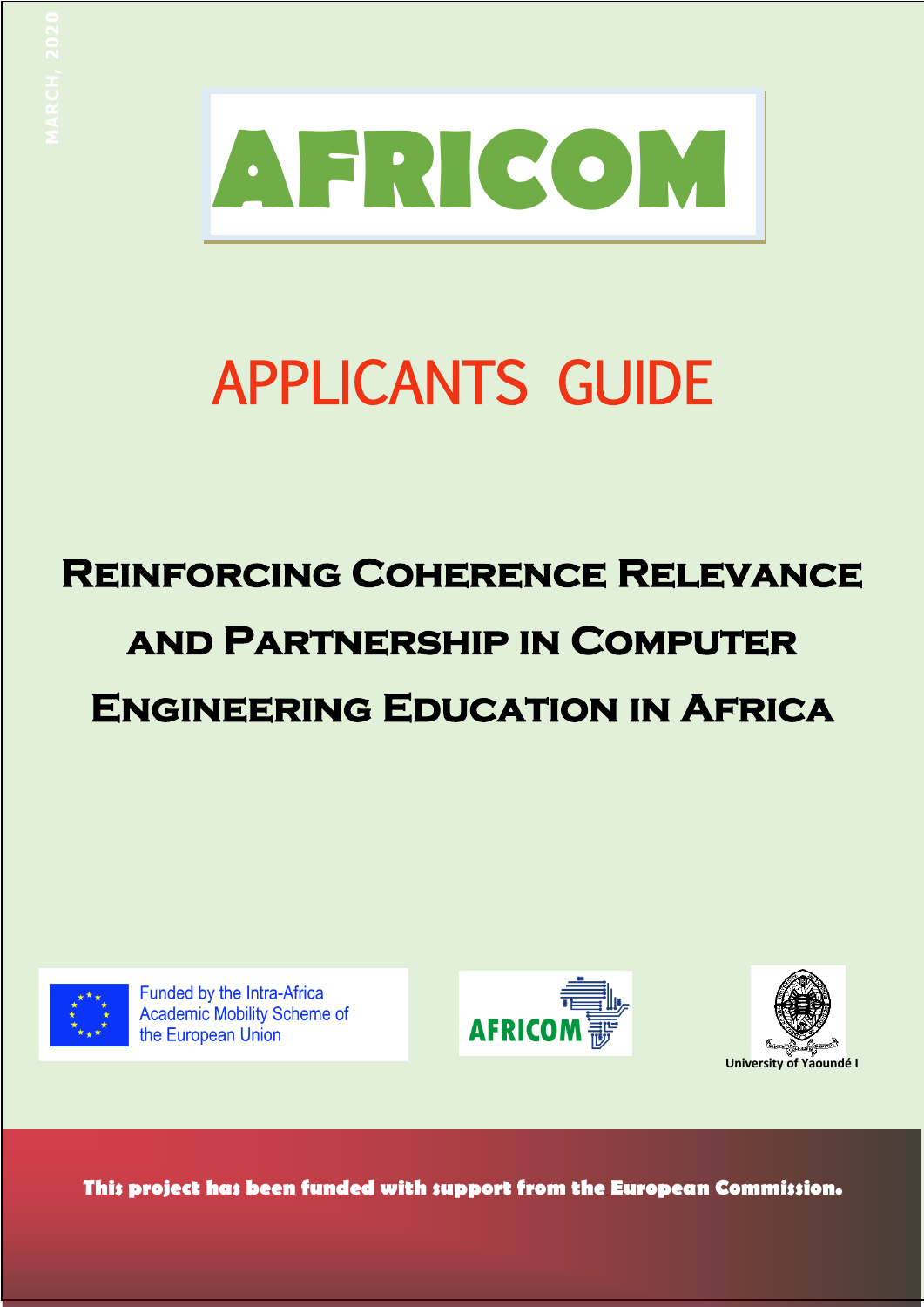# **Contents**

| 1. Obligations of the coordination and the scholarship holders' home and host institutions |
|--------------------------------------------------------------------------------------------|
|                                                                                            |
|                                                                                            |
|                                                                                            |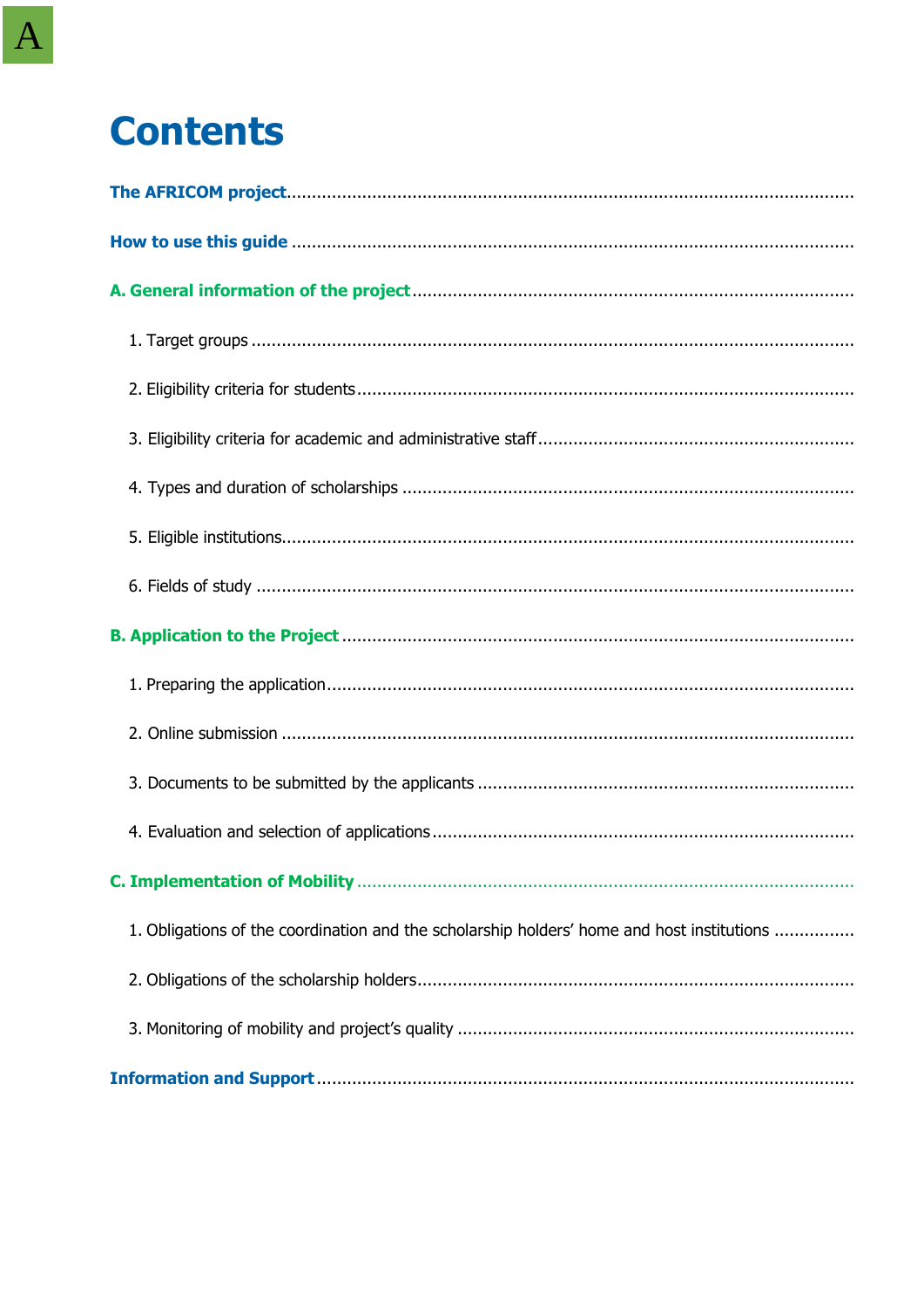# **The AFRICOM Project**

# **1. The Intra AFRICA Programme**

The Intra AFRICA Academic Mobility Scholarship Programme is a cooperation and mobility programme in the area of Higher Education, implemented by the Education, Audio-visual and Culture Executive Agency (EACEA).

It aims to promote African higher education, to help to improve and enhance the career prospects of students and to promote intercultural understanding through cooperation in accordance with EU external policy objectives, in order to contribute to the sustainable development of third world countries in the field of higher education. It includes exchange and mobility at all levels of higher education, including a scholarship scheme. This means support for mobility for students (in the case of the AFRICOM Project only doctorate, master and staff - academic and administrative).

The specific objectives of the Academic Mobility Programme are:

• To contribute to the mutual enrichment of societies by developing the qualifications of men and women so that they possess appropriate skills, particularly regarding the labour market, and are open-minded and internationally experienced;

• To promote mobility both for students, researchers and academics from third countries, including from vulnerable groups, selected on the basis of academic excellence, to obtain qualifications and/or experience in the African countries;

• To contribute towards the development of human resources and the international cooperation capacity of higher education institutions through increased mobility streams in Africa in accordance with the principles of equal opportunities and non-discrimination.

# **2. The AFRICOM project**

It is in this context, the University of Yaoundé I coordinates the AFRICOM project "**Reinforcing Coherence Relevance and Partnership in Computer Engineering Education in Africa",** a partnership of Higher Education Institutions from African Countries, within which students, researchers and academic and administrative staff from the AFRICAN Countries will be selected and will receive financial support to develop masters, mobility within doctoral programmes, research, teaching and administrative activities in Africa.

The AFRICOM project is a mobility project with an innovative approach to higher education and in line with the strategy of the African Union and the European Union.

This project focuses on training and research, involving the five regions of Africa, 6 partner universities and covering four working languages (Arabic, French, English and Portuguese) and under the supervision of one technical partner from Europe, Spain (EU).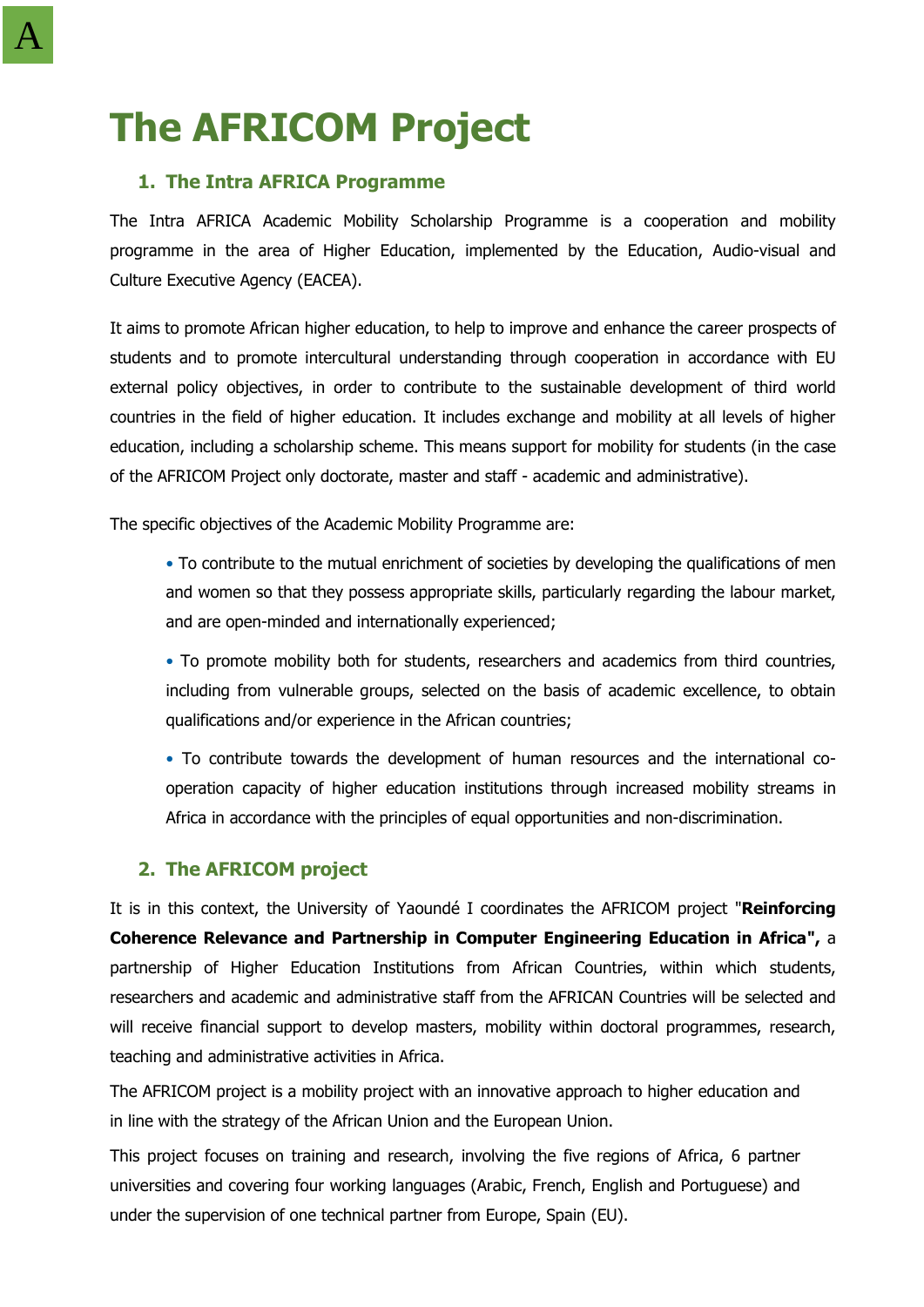The project aims to exchange students and scientists in various scientific fields using a multidisciplinary approach to accommodate the concept of the HIGH TECH COMPUTING platform activities related to construction and sustainability. This approach allows partners to integrate effectively the four thematic areas of this call for proposals.

Starting from the fields of intersection between the computer sciences, information science, digital science and traditional disciplines such as mathematics, the idea to work on HIGH TECH COMPUTING emerges: as a base for sustainable development. In this way the higher education institutions (HEIs) will quickly understand that approaches to development need to be multidisciplinary, cross cutting and holistic. In the meantime, the collaboration and cosupervision of students must be able to unite the once widely separated institutions and lead them to achieve common goals.

AFRICOM aims to contribute to human resource development and international cooperation capacity of higher education institutions (HEIs) by highlighting a mobility of 110 people (students, academic and administrative staff) that will impact in mutual enrichment of societies by developing international experience and qualified women and men.

Expected results related to the objectives outlined in the call for Proposals are many: These include:

- Amplification of the reform initiatives of Higher Education by existing inter-regional harmonization of HE systems in Africa,

- Scientific exchange in multidisciplinary fields, strengthening the quality of training,

- Educational innovations by designing modules for easy cross employability and student success, Improving competitiveness and entrepreneurship among students,

- Sharing and disseminating good practices in the organization of this mobility,

- Sustainable development of networks at the continental, regional and bilateral levels,

- Training of academic and administrative staff, Involvement of institutional leaders and policymakers in order to develop cooperation in the overall strategy of institutional internationalization.

| <b>UYI</b>  | Université de Yaoundé I           | Cameroun       |
|-------------|-----------------------------------|----------------|
| <b>UK</b>   | Université Kairouan, Tunisie      | <b>Tunisie</b> |
| <b>UNN</b>  | University Of Nigeria Nsukka      | Nigeria        |
| <b>UCAD</b> | Université Cheik Anta Diop, Dakar | Sénégal        |
| UM5         | Université de Mohammed V ENSIAS   | Maroc          |
| <b>UCT</b>  | University of Cape Town           | South Africa   |

### **3. [AFRICOM](https://afri-com.org/partenaires/) Partners:**

-

### **Technical Partner:**

|  | University of Deusto | Spain |
|--|----------------------|-------|
|--|----------------------|-------|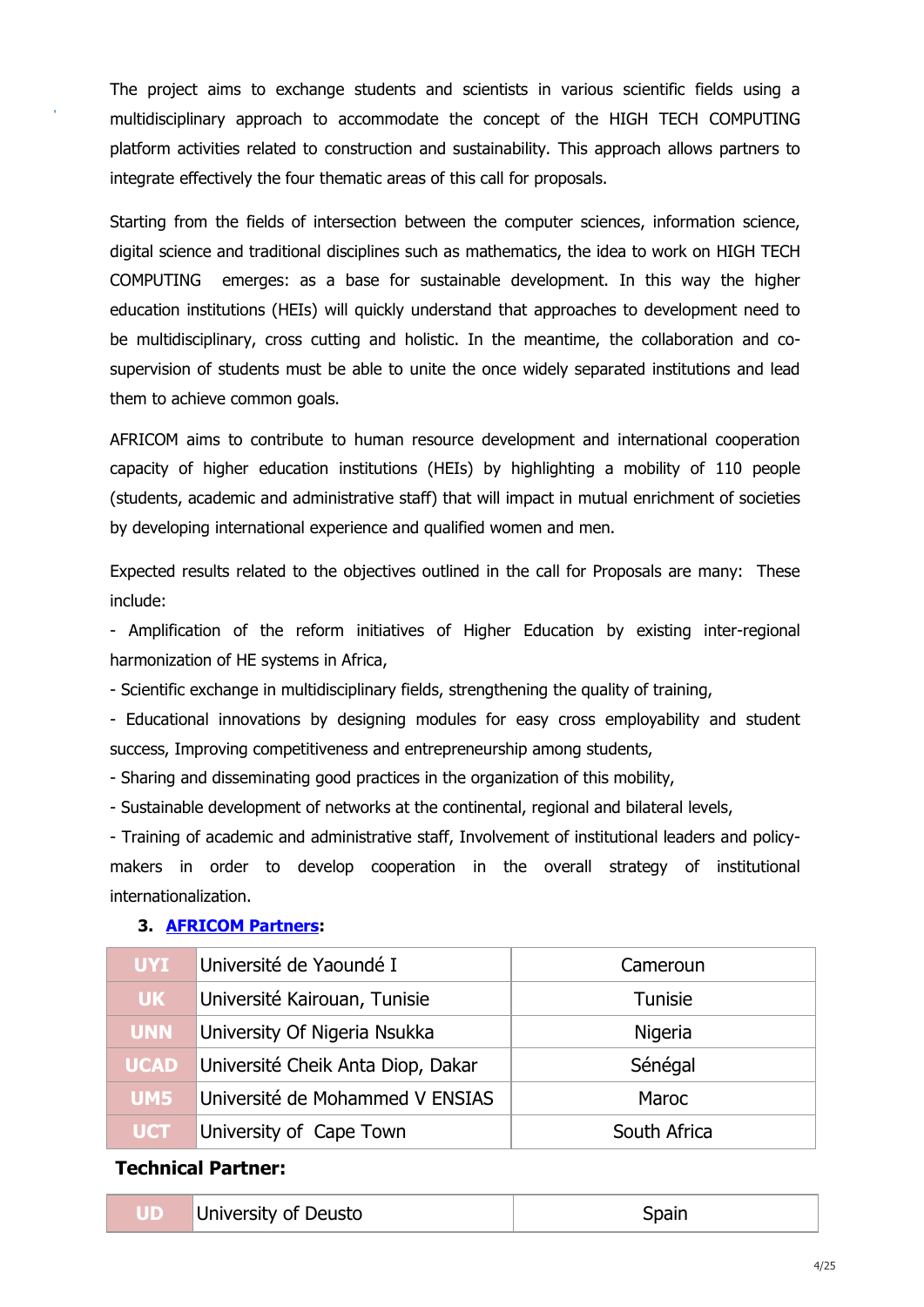# **How to use this guide**

Reading this Guide is crucial for a successful application procedure.

**This guide is divided in three sections:**

-

**A. General information of the project**

**B. Application to the project**

**C. Implementation of mobility**

The first part includes **general information** of the **AFRICOM** project, namely the eligibility criteria

for applying to scholarships, the types of scholarships

available, the partner institutions and the eligible fields of

You should bookmark the AFRICOM webpage and read it together with this guide: **[http://w](http://)ww.afri-com.org**

study for this project. In the second part, it is explained in detail how **to fill in and submit the Application Form.** Finally, a general overview is given about the procedures for the **implementation of mobility** in case of selection, as well as the **contact details** of the coordinating institution for any additional information or clarification of doubts.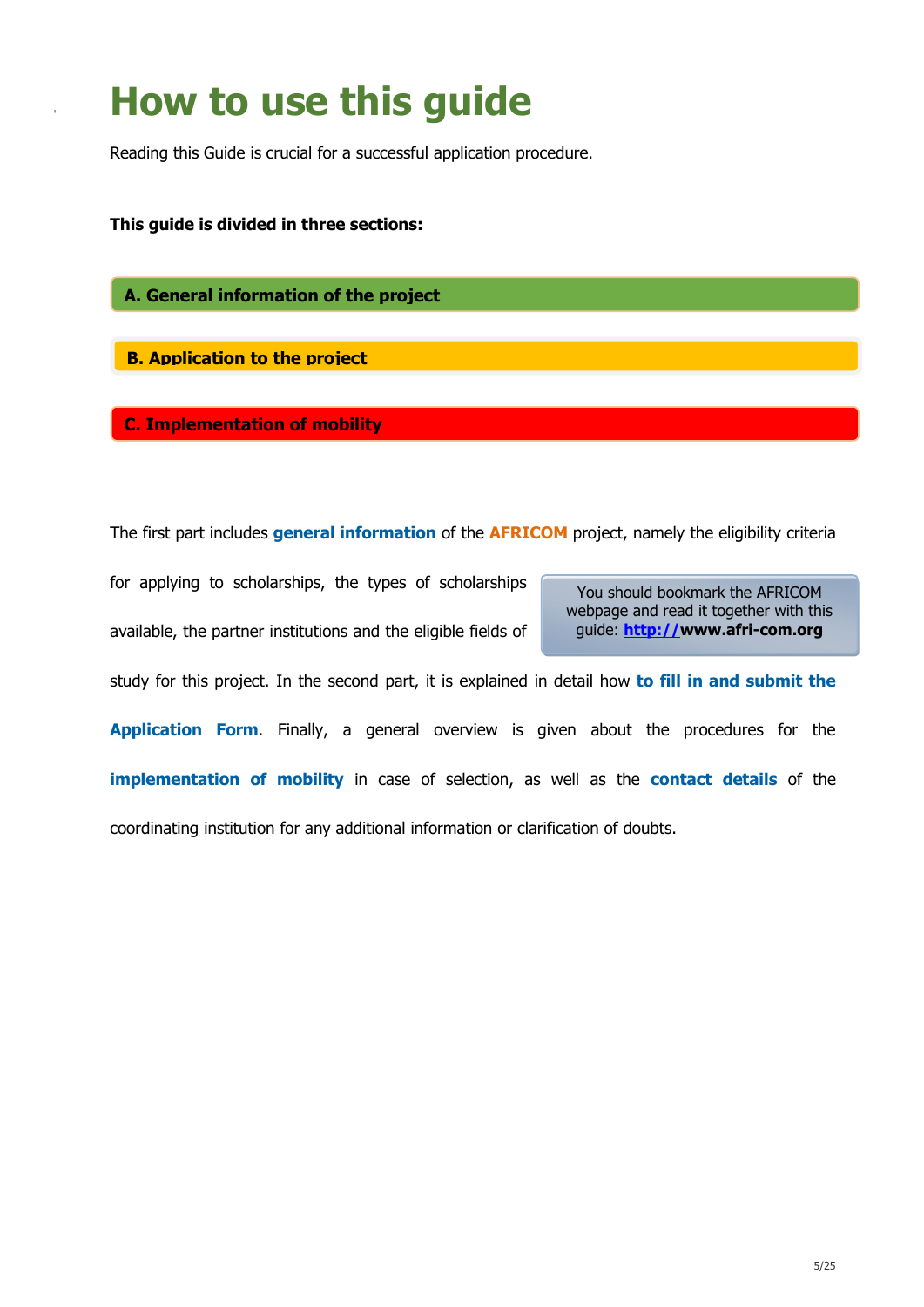# <span id="page-5-0"></span>**General Information of the Project**

# **1. Target groups**

There are two Target Groups for the individual mobility flows for students and academic and administrative staff. This structure includes the possibility of providing mobility opportunities to nationals of the AFRICAN Countries working in public administration or in public and private enterprises.

| <b>Target</b><br><b>Group</b> | <b>Participants</b>                                                                                                                                                                     | <b>Types of</b><br>mobility | Minimum/<br><b>Maximum</b><br>duration |
|-------------------------------|-----------------------------------------------------------------------------------------------------------------------------------------------------------------------------------------|-----------------------------|----------------------------------------|
| <b>Target Group</b>           | <b>Students</b> registered in or<br>having obtained a degree from<br>one of the HEIs that is a<br>partner of the project<br>(including the<br>applicant/coordinating<br>institution).   | Master,<br>Doctorate        | 10 months<br>10 months                 |
|                               | <b>Staff</b> working in or being<br>associated with one of the<br>HEIs that is a partner of the<br>project (including the<br>applicant/ coordinating<br>institution)                    | <b>Staff</b><br>exchange    | $1/2$ months                           |
| <b>Target Group</b>           | <b>Students</b> registered in or<br>having obtained a degree (or<br>equivalent) from a HEI not<br>included in the partnership as<br>a partner but established in an<br>eligible country | Master,<br>Doctorate        | 10 months<br>10 months                 |

# **2. Eligibility criteria for Students**

In order to be eligible for an Intra AFRICA scholarship under this project, **applicants from the AFRICAN Countries (As listed below) applying to a mobility scholarship must:**

- **(a)** be nationals and residents of one of the **AFRICAN Countries**
- **(b)** have not lived, nor developed their main activity (study, work, etc.), over more than 12 months, in the last 5 years, in one of the **African countries as listed below**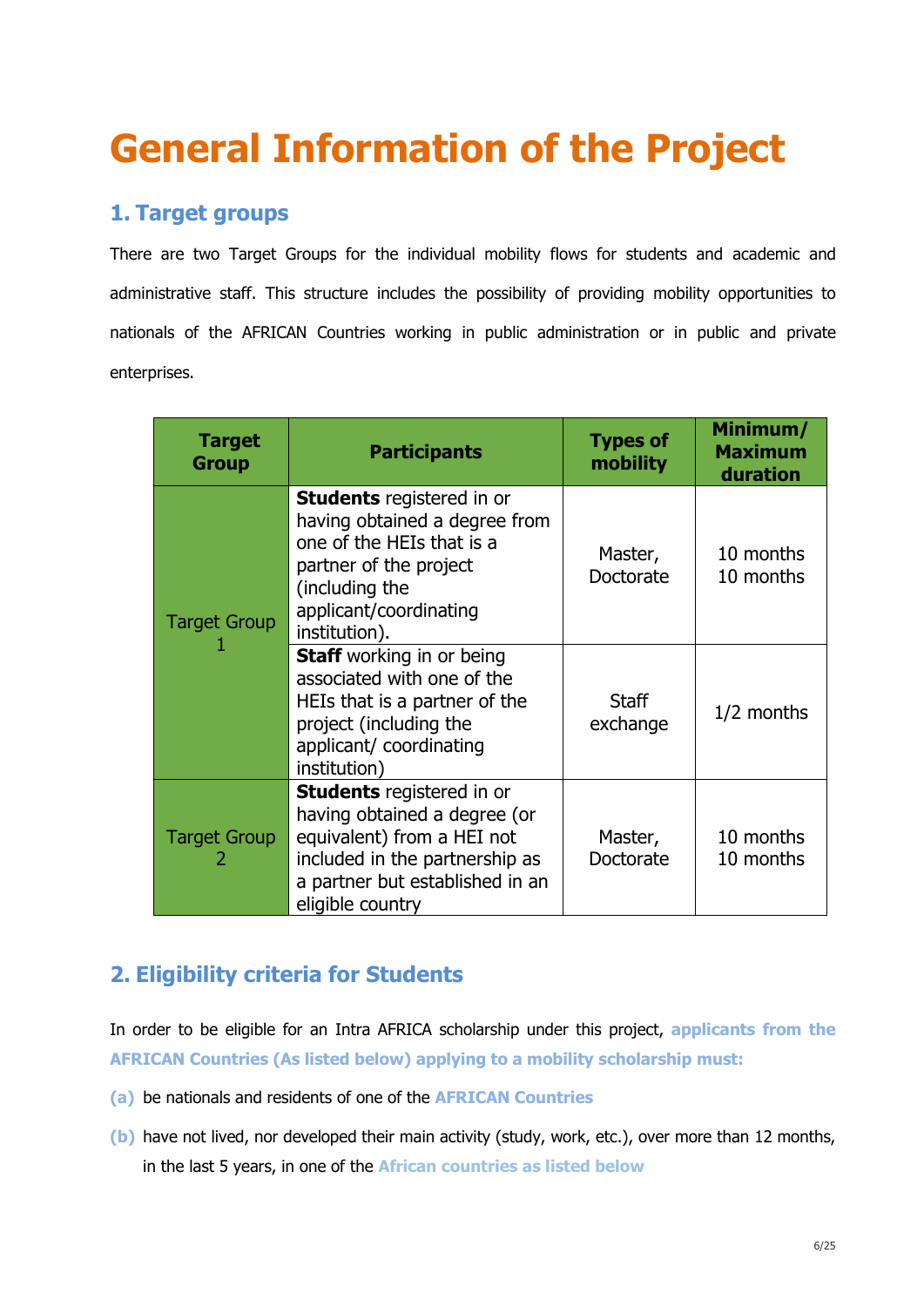# **3. List of eligible countries**

| <b>Central Africa</b>                                                                                                                                                    | <b>Eastern and</b><br><b>Southern</b><br><b>Africa</b>                                                                                                                                                                                                                                                            | <b>Southern</b><br><b>Africa</b>                                                                                                          | <b>West Africa</b>                                                                                                                                                                                                                                                       |
|--------------------------------------------------------------------------------------------------------------------------------------------------------------------------|-------------------------------------------------------------------------------------------------------------------------------------------------------------------------------------------------------------------------------------------------------------------------------------------------------------------|-------------------------------------------------------------------------------------------------------------------------------------------|--------------------------------------------------------------------------------------------------------------------------------------------------------------------------------------------------------------------------------------------------------------------------|
| $\bullet$ Cameroon<br>Central African<br>Republic<br>$\bullet$ Chad<br>• Equatorial<br>Guinea<br>$\bullet$ Gabon<br>• Republic of<br>Congo<br>• São Tomé and<br>Príncipe | • Burundi<br>Comoros<br>Democratic<br>Republic of<br>Congo<br>• Djibouti<br>$\bullet$ Fritrea<br>Ethiopia<br>$\bullet$ Kenya<br>• Madagascar<br>$\bullet$ Malawi<br>• Mauritius<br>$\bullet$ Rwanda<br>• Seychelles<br>$\bullet$ Somalia<br>$\bullet$ Sudan<br>• Uganda<br>$\bullet$ Zambia<br>$\bullet$ Zimbabwe | • Angola<br>Botswana<br>٠<br>$\bullet$ Lesotho<br>Mozambique<br>$\bullet$<br>Namibia<br>$\bullet$<br>• Swaziland<br>Tanzania<br>$\bullet$ | $\bullet$ Benin<br>• Burkina Faso<br>• Cape Verde<br>$\bullet$ Gambia<br>$\bullet$ Ghana<br>$\bullet$ Guinea<br>• Guinea-Bissau<br>• Ivory Coast<br>$\bullet$ Liberia<br>$\bullet$ Mali<br>• Mauritania<br>• Niger<br>• Nigeria<br>• Senegal<br>• Sierra Leone<br>• Togo |

- **(c)** have not benefited in the past from an Intra AFRICA or Intra ACP scholarship for the same type of mobility.
- **(d)** have sufficient knowledge of the language of the courses or of one of the languages currently spoken in the hosting countries.

**(e)** for **Target Group I**:

- be associated with a partner HEI from the AFRICAN Countries **in case of master students**
- be dully registered at a doctoral programme at an AFRICAN partner University **in case of doctorate students applications**.
- In either case, applicants must have **obtained a university degree** from an AFRICAN partner institution.

In order to be considered eligible for TG1, applicants have to receive the formal support of a partner institution. This is a mandatory document to be uploaded in section 10 of the application form.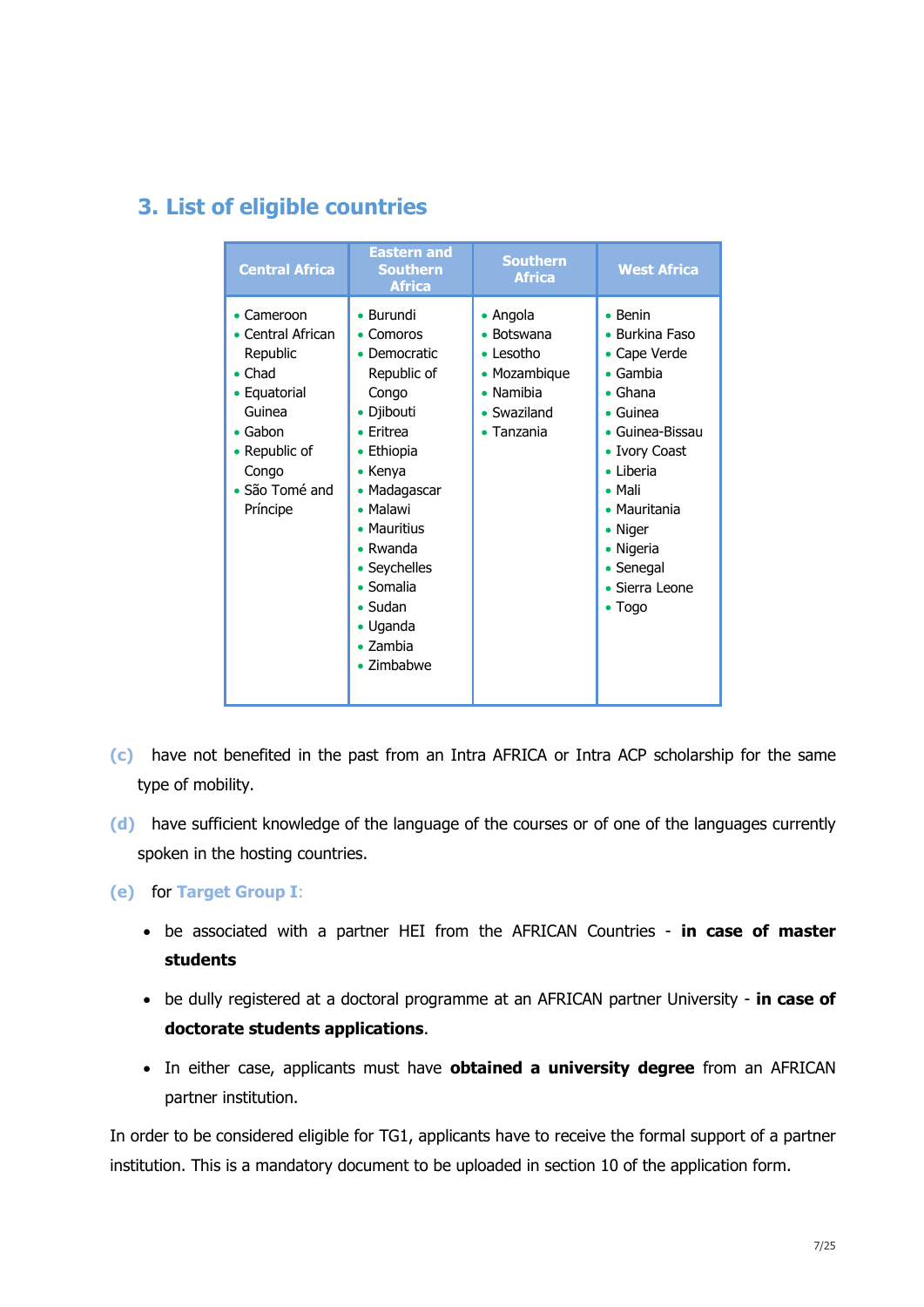**In addition to these criteria there may be other defined internally by each partner institution of the project, so it is strongly recommended that the TG I applicants prepare their application together with the contact person of their home institution, getting information about the eligibility criteria for mobility established internally in their home institution, if applicable.**

- **(f)** As for **Target Group II**, have graduated (obtained a university degree) from a higher education institution of the eligible AFRICAN countries (please refer to table 1). Applicants must need to justify how this study period abroad will benefit them and their direct socioeconomic environment and include at least one (mandatory) letter of support from a University from an AFRICAN eligible country (please refer to table 1 for eligible countries) in their individual application. Such document must be uploaded in section 10 of the application form.
- **(g) For this Target Group II, a priority will be given to the students enrolled in one of our associate partners in this partnership.**
- **(h) Specific Group**, some grants will be kept in a particularly vulnerable situation for social and political reasons, for instance: refugee status, asylum beneficiary, victim of unjustified expulsion from university on racial, ethnic, religious, political, gender or sexual orientation or to belong to an indigenous population. In all cases applicants must also have obtained a university degree by an AFRICAN institution and justify his/her vulnerable situation.

# **3. Eligibility criteria for academic and administrative staff**

The staff mobility, academic and administrative staff, offers additional opportunities of personal and professional development, through the possibility of doing practical training, researching and teaching in a partner institution. This type of mobility always involves the active participation in teaching, research and in the daily life of office activities. By submitting his/her application the applicant must be aware not only of the eligibility criteria but also of the tasks that the mobility will demand.

In order to be eligible for an Intra AFRICA scholarship under this project, the **academic and administrative staff applying to a mobility scholarship must:** 

- 1. be a national of one of the eligible countries in the table of countries
- 2. **Applicants from the AFRICAN Countries** must have not lived, nor developed their main activity (study, work, etc.), over more than **12 months**, **in the last 5 years**, in one of the African countries where the mobility is expected.
- 3. have not benefited in the past from an Intra AFRICA or Intra ACP scholarship for the same type of mobility;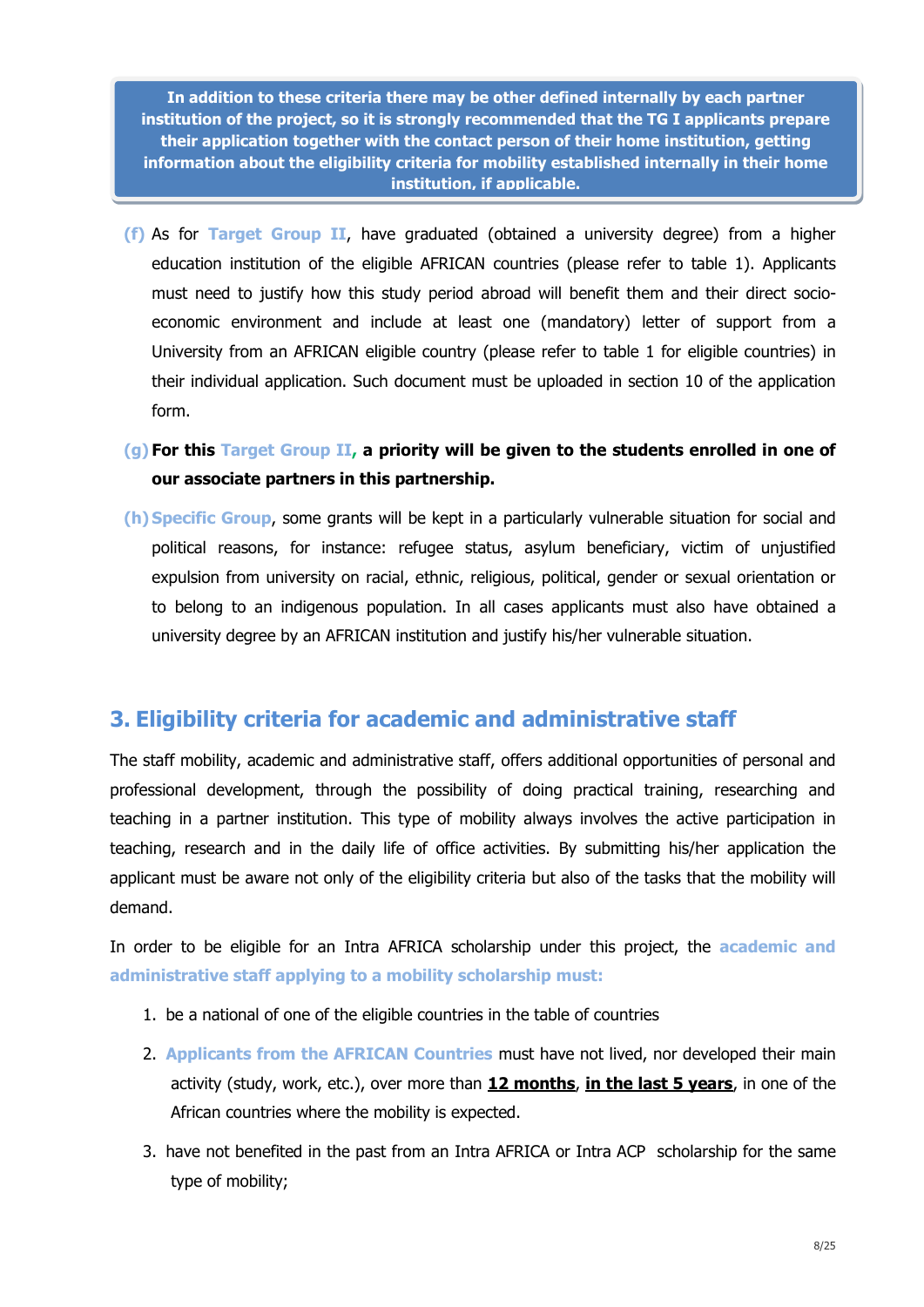- 4. have sufficient knowledge of the **language** of the courses or of one of the languages currently spoken in the hosting countries;
- 5. work for **full time** in a partner University;
- 6. base the mobility assignments on the partnership agreements and the **sustainability strategy** defined by the consortium members;
- 7. agree together with the home and host universities on the programme of activities, namely: lectures or administrative work to be delivered by the visiting staff; the research activities to be carried out; the type of training to be followed; etc.
- 8. consider the mobility as a possible post-per-post exchange or a one-way visitor flow to or from an AFRICAN Country.

# **In general terms, in the selection process it will be given priority to mobility flows that:**

- promote the implementation of **new cooperation** activities such as bilateral agreements for mobility implementation;
- foresee the participation of the staff in seminars, workshops on relevant topics for the cooperation of both Universities;
- allow the expansion/creation of local and regional **management and organizational structures**, namely IOs, research groups (…);
- lead to the implementation of tools to allow a more dynamic academic structure of AFRICAN HEIs benefiting from the **Harmonisation Process** in Africa;
- contribute to the strengthening of the **international cooperation capacity** of Higher Education institutions involved in the partnership;
- can be used to consolidate and extend links between departments and faculties;
- prepare **future cooperation projects** between institutions,
- create synergies among **in AFRICA** through the use of credits, Diploma Supplement, among others.
- allow progresses in the application of credit or other systems of **study recognition** between partner institutions;

### **In the case of academic staff mobility:**

- ensure that the visiting academic will actively participate in the teaching of the host institution's official educational programmes;
- lead to the production of **new teaching materials**;
- development of **joint curricula** (e.g. creation of double or joint degrees);
- encourage institutions to expand and enrich the range and content of offered courses;
- promote the skills and experience exchange in **teaching methods**;
- provide students with knowledge and practices of staff from partner institutions.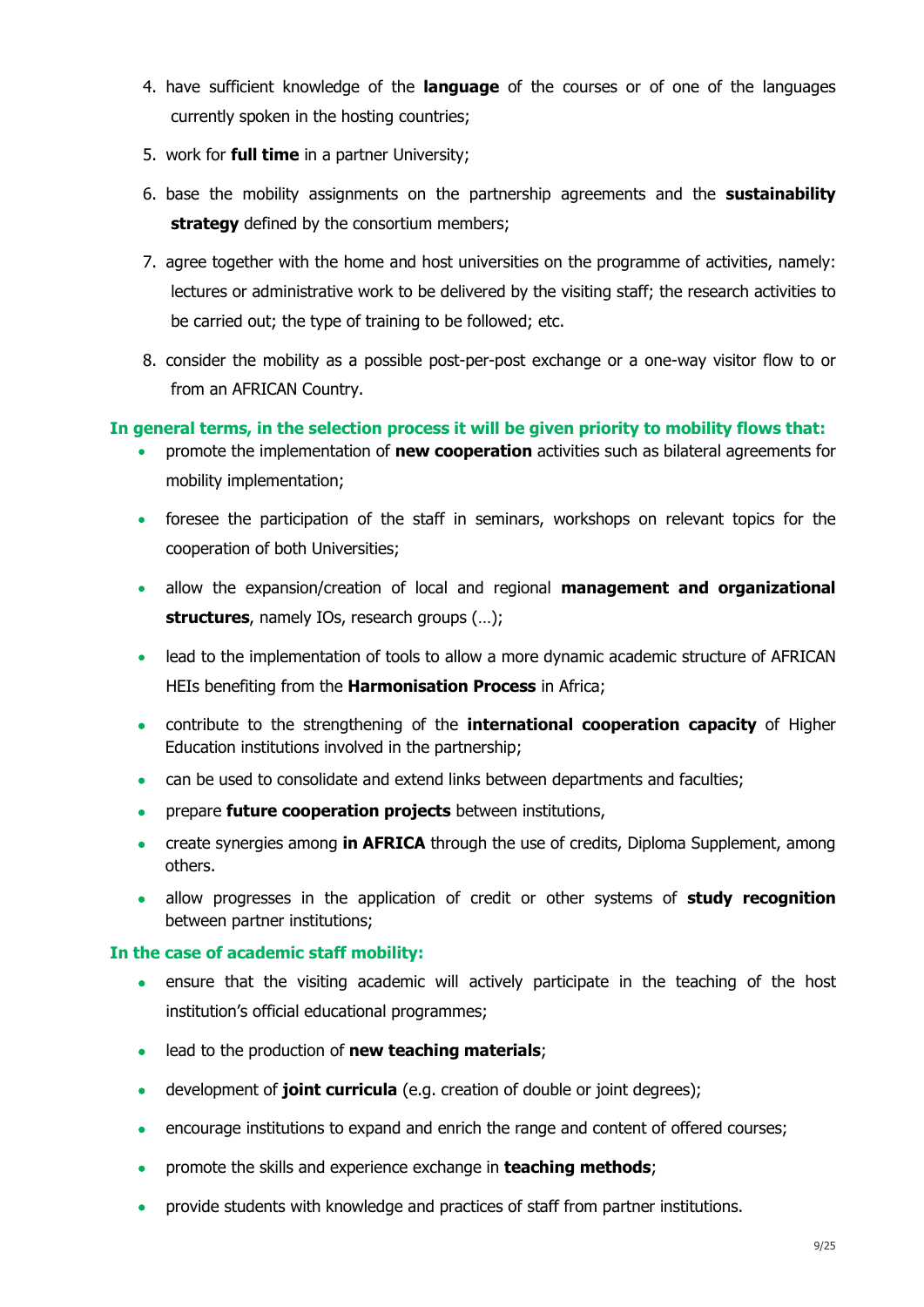- stimulate **joint teaching activities**, namely co-tutelle agreements, joint supervision of master/PhD thesis(…);
- propose research activities that may evolve in **joint research projects**;
- support the **sustainability strategy** of the AFRICOM partnership allowing the establishment of long-lasting links between the partners.

## **In the case of administrative staff:**

- strengthen the **management capability** of the involved institutions in the mobility process;
- help to create/develop/strengthen the **international cooperation departments** in partner institutions;
- identification of **good-practices** in the management of international cooperation and in particular of new procedures towards the smoother preparation and implementation of mobility flows;
- develop/create international offices, academic services, financial departments and other **management structures** to support the re-organization of partner institutions;
- lead to the production of **new working and management materials** (e.g. flyers, posters, other dissemination documents, working documents, etc.);

# <span id="page-9-0"></span>**4. Types and durations of scholarships**

The mobility scheme of the project determines that the applicants of the AFRICAN Countries can only apply to the AFRICAN Countries. This mobility flow scheme aims to the reinforcement of regional cooperation between the AFRICAN Countries and the European Union Higher Education Institutions.

The students and staff from the Northern countries are allowed to move.

**The AFRICOM project supports 110 SCHOLARSHIPS divided according to the following:**

# **63 Masters; 27 PhD; 20 Staff**

 **Master Mobility scholarships** to undertake studies in Africa, in one of the partner institutions of the project, for 10 **months.**

 **Mobility within a doctoral programme's scholarships** to undertake a mobility period in one of the partner institutions of the project, under the doctoral programme in which the applicant is enrolled in the home country, **from 6 months to a maximum duration of 46 months**. This mobility period must be fully recognized by the partner AFRICAN UNIVERSITY.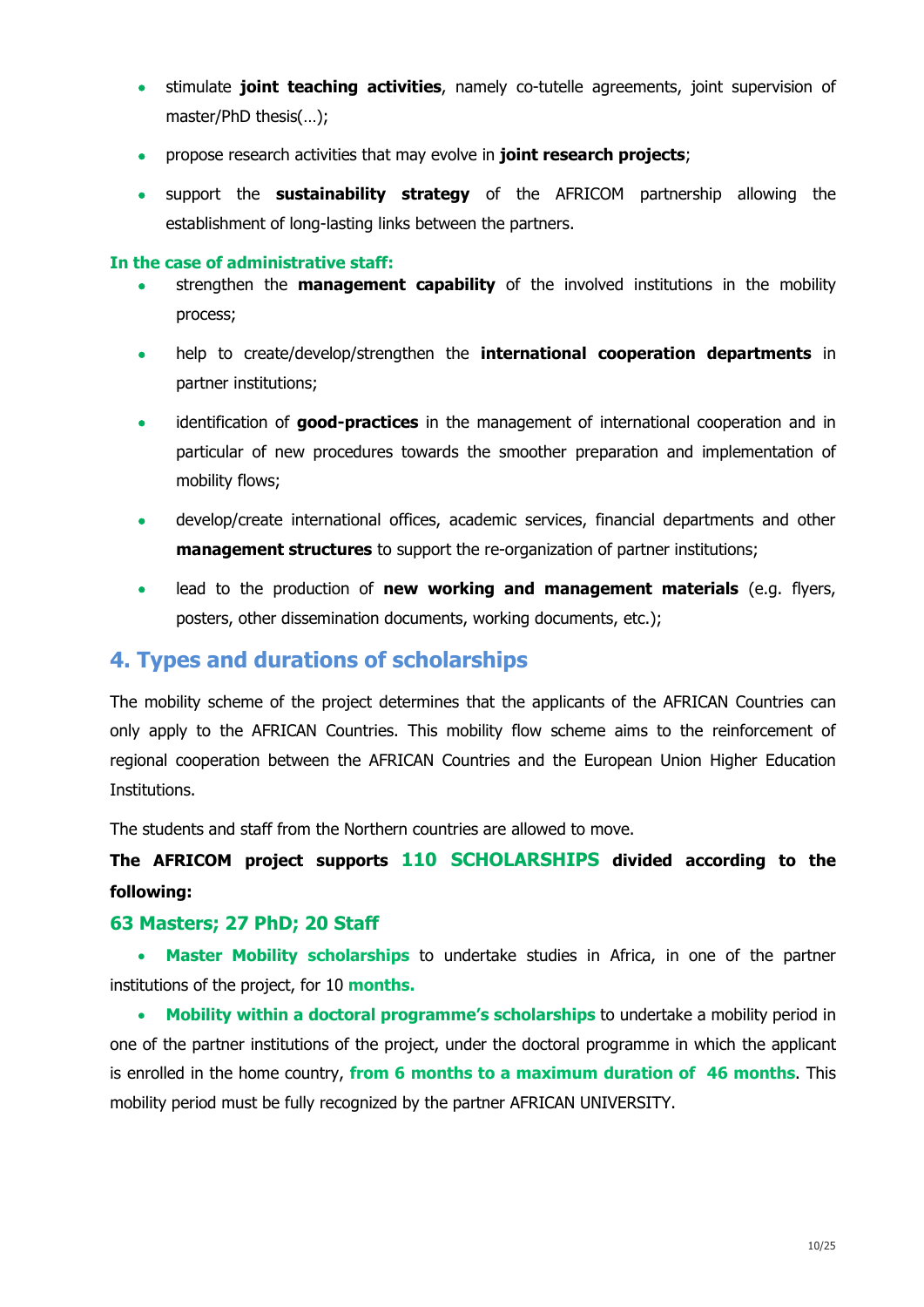**Academic and administrative mobility scholarships** for the development of activities to share knowledge, skills and experience, with duration of **1 month** of effective work. The indicative number of mobility flows under the different types of scholarships is 120 and will be distributed according to the following table:

|                            |                               |                        |                         | <b>Mobility "IN"</b> |  |
|----------------------------|-------------------------------|------------------------|-------------------------|----------------------|--|
|                            | <b>Countries/Target Group</b> | <b>Mobility</b>        | TG1                     | TG <sub>2</sub>      |  |
| н                          | coordinator                   | Masters                | 11                      | $\mathbf 0$          |  |
|                            |                               | Doctorate              | $\overline{2}$          | $\overline{2}$       |  |
| YAOUNDE                    |                               | Staff                  | 3                       | $\mathbf 0$          |  |
|                            |                               | <b>Total - Country</b> | 16                      | $\overline{2}$       |  |
|                            | $\overline{\mathbf{N}}$       | Masters                | 11                      | $\mathbf 0$          |  |
|                            |                               | Doctorate              | $\pmb{0}$               | $\mathbf 0$          |  |
| KAIROUAN<br><b>TUNISIE</b> | Partner                       | <b>Staff</b>           | 5                       | $\mathbf 0$          |  |
|                            |                               | <b>Total - Country</b> | 16                      | $\overline{0}$       |  |
|                            | m                             | Masters                | 11                      | 0                    |  |
| SENEGAL                    | Partner                       | Doctorate              | $\overline{\mathbf{4}}$ | 3                    |  |
| UCAD                       |                               | Staff                  | 3                       | $\mathbf 0$          |  |
|                            |                               | <b>Total - Country</b> | 18                      | 3                    |  |
|                            | Partner <sub>4</sub>          | Masters                | 11                      | $\mathbf 0$          |  |
| AFRICA<br>UCT<br>SOUTH     |                               | Doctorate              | $\overline{2}$          | $\overline{2}$       |  |
|                            |                               | Staff                  | 3                       | $\mathbf 0$          |  |
|                            |                               | <b>Total - Country</b> | 16                      | $\overline{2}$       |  |
|                            | Partner<br>۱ŋ                 | Masters                | 10                      | $\mathbf 0$          |  |
| NSUKKA<br><b>NND</b>       |                               | Doctorate              | $\overline{3}$          | $\overline{2}$       |  |
|                            |                               | <b>Staff</b>           | $\overline{3}$          | $\overline{0}$       |  |
|                            |                               | <b>Total - Country</b> | 16                      | $\overline{2}$       |  |
|                            | <b>In</b>                     | Masters                | 9                       | 0                    |  |
| >                          |                               | Doctorate              | $\overline{4}$          | 3                    |  |
| MOROCCO                    | Partner                       | Staff                  | 3                       | $\mathbf 0$          |  |
|                            |                               | <b>Total - Country</b> | 16                      | 3                    |  |

# <span id="page-10-0"></span> **Places Available**

| <b>Mobility</b>                          | <b>Target</b><br><b>Group</b> | <b>Places</b> | <b>Monthly</b><br><b>Stipend</b> |
|------------------------------------------|-------------------------------|---------------|----------------------------------|
| <b>Master</b>                            | 1                             | 63            | € 600                            |
| <b>Doctorate</b>                         | 1                             | 12            | € 900                            |
|                                          | $\overline{2}$                | 15            |                                  |
| <b>Academic and Administrative Staff</b> | $\mathbf{1}$                  | 20            | € 1.200                          |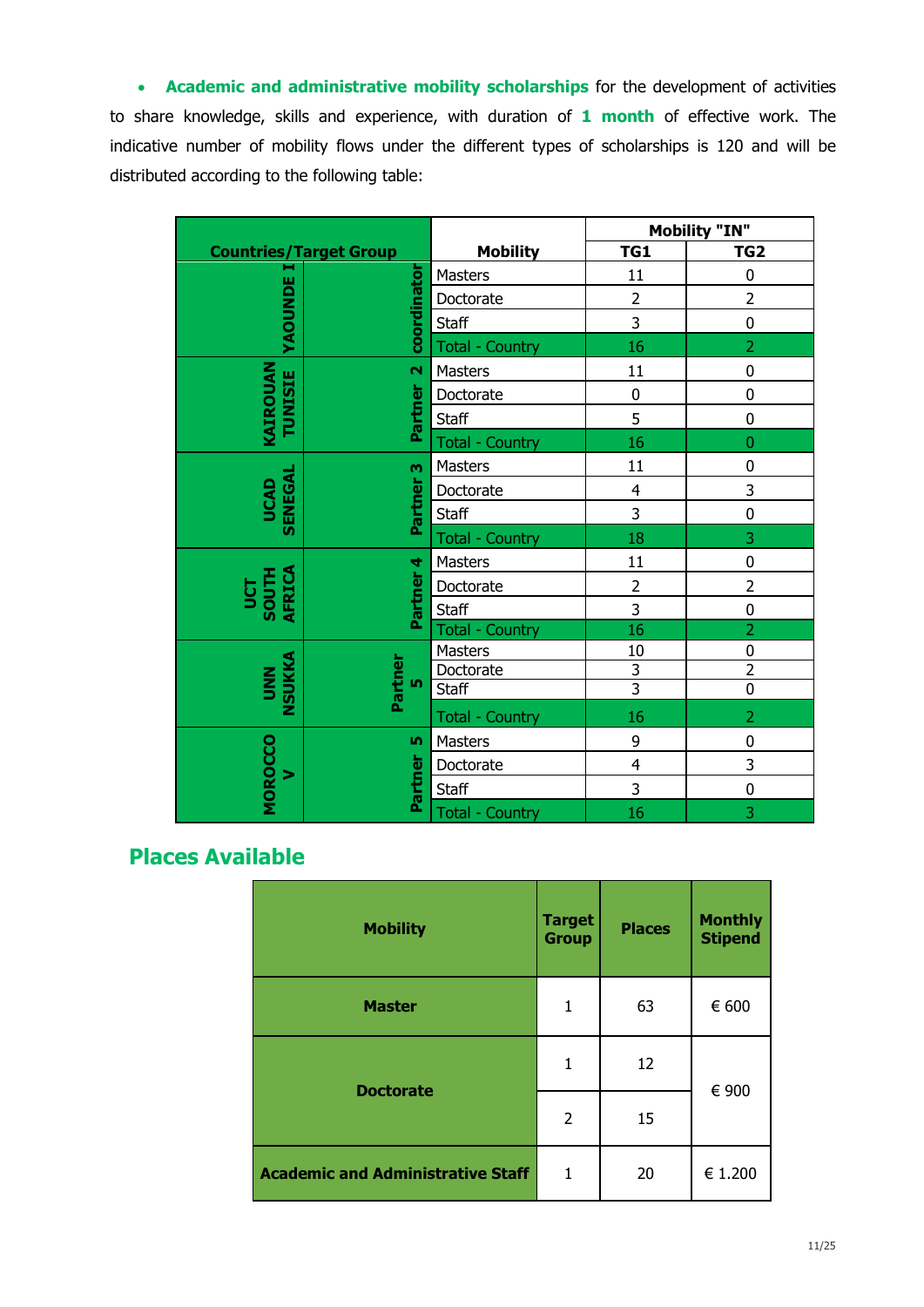These are indicative figures, and the AFRICOM partnership is able to change the distribution of the available scholarships so as to achieve a better implementation of the project and the fulfilment of the objectives regarding the most important cross-cutting issues such as: gender balance, regional balance, priority areas for the AFRICAN countries, partner's expertise, etc.

These are indicative figures, since the AFRICOM partnership is able to change the distribution of the available scholarships so as to achieve a better implementation of the project and the fulfilment of the objectives regarding the most important cross-cutting issues such as: gender balance, regional balance, priority areas for the AFRICAN countries, partner's expertise, etc.

# **5. Eligible institutions**

Partner institutions of the AFRICOM project (please refer to page 4 for the complete list of partners):

# <span id="page-11-0"></span>**6. Fields of study**

Considering the priorities defined for the AFRICOM project, scholarships may be granted in the following fields of study:

To ensure a high level of implementation, partners were asked to indicate their **thematic areas of excellence**. This definition of excellence areas should be taken into consideration by the applicants at the time of submitting their applications. The project only supports applications in the existing areas of the host institutions chosen by the candidate.

|                                                                                                      | <b>INSTITUTION</b>     | <b>LANGUAGE OF</b> |
|------------------------------------------------------------------------------------------------------|------------------------|--------------------|
| <b>NAME OF COURSE/PROGRAM</b>                                                                        | <b>OFFERING COURSE</b> | <b>INSTRUCTION</b> |
| PhD Financial engineering and risk management                                                        | UM <sub>5</sub>        | <b>FRENCH</b>      |
| IoT and Wireless communication                                                                       | UM <sub>5</sub>        | <b>FRENCH</b>      |
| Master Recherche. Science de Données et Big Data                                                     | UM <sub>5</sub>        | <b>FRENCH</b>      |
| PhD Informatics, Computer Science                                                                    | UM <sub>5</sub>        | <b>FRENCH</b>      |
| Master Informatique et Télécom                                                                       | UM <sub>5</sub>        | <b>FRENCH</b>      |
| PhD en Science de l'Ingenieur. spécialité informatique et Télécom                                    | UM <sub>5</sub>        | <b>FRENCH</b>      |
| Master in Financial engineering and risk management                                                  | UM <sub>5</sub>        | <b>FRENCH</b>      |
| IoT and Wireless communication                                                                       | UM <sub>5</sub>        | <b>FRENCH</b>      |
| Transmission de puissance mécanique                                                                  | UM <sub>5</sub>        | <b>FRENCH</b>      |
| Fabrication mécanique sur machines à commande numérique MOCN                                         | UM <sub>5</sub>        | <b>FRENCH</b>      |
| Conception Assistée par ordinateur                                                                   | UM <sub>5</sub>        | <b>FRENCH</b>      |
| Automatismes industriels                                                                             | UM <sub>5</sub>        | <b>FRENCH</b>      |
| Master en informatique (option Business Intelligence)                                                | <b>UCAD</b>            | <b>FRENCH</b>      |
| Master d'informatique Systèmes d'Informations Répartis (SIR)                                         | <b>UCAD</b>            | <b>FRENCH</b>      |
| Master en Réseaux et Télécommunications                                                              | <b>UCAD</b>            | <b>FRENCH</b>      |
| Doctorat en Informatique, Spécialités Bases de Données, Datamining et<br>Analyse des Réseaux Sociaux | <b>UCAD</b>            | <b>FRENCH</b>      |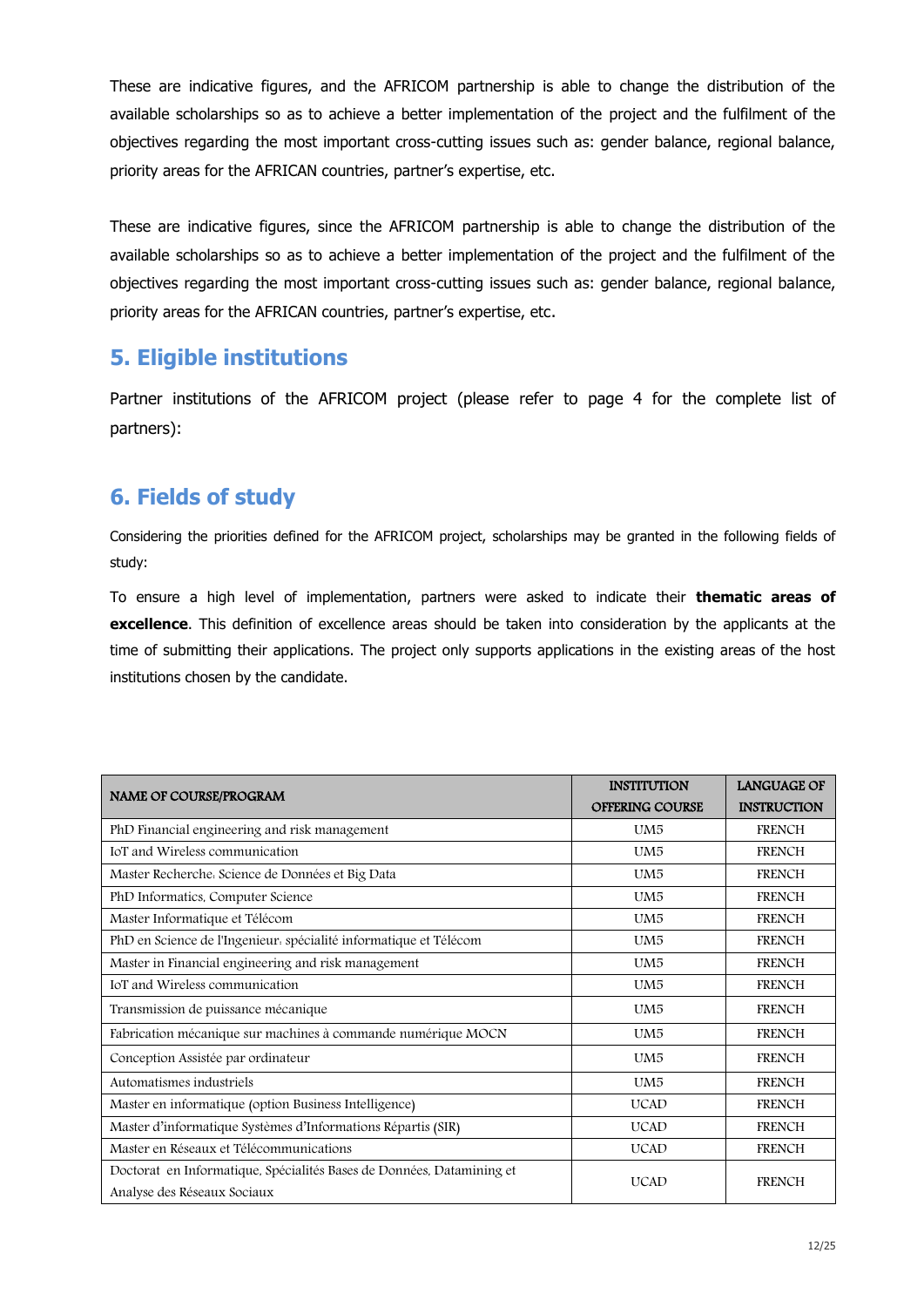| Doctorat en Informatique, Spécialités Performances des Systèmes               | <b>UCAD</b> | <b>FRENCH</b>         |
|-------------------------------------------------------------------------------|-------------|-----------------------|
| Informatiques et modèles coopératifs                                          |             |                       |
| Doctorat en Informatique, Spécialités Réseaux et Télécommunications           | <b>UCAD</b> | <b>FRENCH</b>         |
| Masters in Computer Science                                                   | <b>UCT</b>  | <b>ENGLISH</b>        |
| Doctor of Computer Sciences                                                   | <b>UCT</b>  | <b>ENGLISH</b>        |
| Staff Exchange in diff specializations                                        | <b>UCT</b>  | <b>ENGLISH</b>        |
| MSc Ingénieurie Financière (Professionel)/Finance engeneering (course)        | UK          | <b>FRENCH</b>         |
| MSc Technique du Son et de l'image (Professionel)/Image and Signal processing | UK          | FRENCH                |
| (course)                                                                      |             |                       |
| MSc Réseaux et Applications Destribuées (Professionel)/ Network               | UK          | <b>FRENCH</b>         |
| communication and distributed system (course)                                 |             |                       |
| MSc Systèmes Information Intelligents (Recherche)/Intelligent Information     | UK          | <b>FRENCH</b>         |
| Systems                                                                       |             |                       |
| MSc Management des systemes d'Information (Professionel)/Information          | UK          | FRENCH                |
| systems management (course)                                                   |             |                       |
| MSc Ingénieurie Financière (Professionel)/Finance engineering (course)        | UK          | <b>FRENCH</b>         |
| MSc Technique du Son et de l'image (Professionel)/Image and Signal processing | UK          | <b>FRENCH</b>         |
| (course)                                                                      |             |                       |
| Master in Systems Engineering                                                 | <b>UNN</b>  | <b>ENGLISH</b>        |
| Master in Software Engineering                                                | <b>UNN</b>  | <b>ENGLISH</b>        |
| Master in Artificial Intelligence                                             | <b>UNN</b>  | <b>ENGLISH</b>        |
| Master in Computer Networks                                                   | <b>UNN</b>  | <b>ENGLISH</b>        |
| PhD in Software Engineering                                                   | <b>UNN</b>  | <b>ENGLISH</b>        |
| PhD in Artificial Intelligence                                                | <b>UNN</b>  | <b>ENGLISH</b>        |
| PhD in Computer Networks                                                      | <b>UNN</b>  | <b>ENGLISH</b>        |
| Staff Exchange in diff specializations                                        | <b>UNN</b>  | <b>ENGLISH</b>        |
| PhD Genie logiciel                                                            | UY1         | <b>ENG/FRE</b>        |
| PhD Genie informatique                                                        | UY1         | <b>ENG/FRE</b>        |
| PhD Reaseau et Telecommunications                                             | UY1         | <b>ENG/FRE</b>        |
| PhD Statistiques Appliquee                                                    | UY1         | <b>ENG/FRE</b>        |
| MSc management des systemes                                                   | UY1         | <b>ENG/FRE</b>        |
| MSc Mathematiques Industrielles                                               | UY1         | <b>ENG/FRE</b>        |
| MSc Genie logiciel                                                            | UY1         | ${\rm ENG}/{\rm FRE}$ |
| MSc Genie informatique                                                        | UY1         | <b>ENG/FRE</b>        |
| MSc Reaseau et Telecommunications                                             | UY1         | <b>ENG/FRE</b>        |
| MSc Statistiques Appliquee                                                    | UY1         | <b>ENG/FRE</b>        |
| MSc Systemes d'informations                                                   | UY1         | <b>ENG/FRE</b>        |
| Staff Exchanges in the various disciplines as well as administrative staff    | UY1         | ${\rm ENG}/{\rm FRE}$ |

# <span id="page-12-0"></span>**Application to the Project**

# <span id="page-12-1"></span>**1. Preparing the application**

In the phase of preparing the application, the candidate should follow the subsequent steps:

**1.** Verify the **eligibility criteria** previously indicated (if a candidate does not fulfil a specific eligibility criteria, even if is just one, he/she should not submit an application);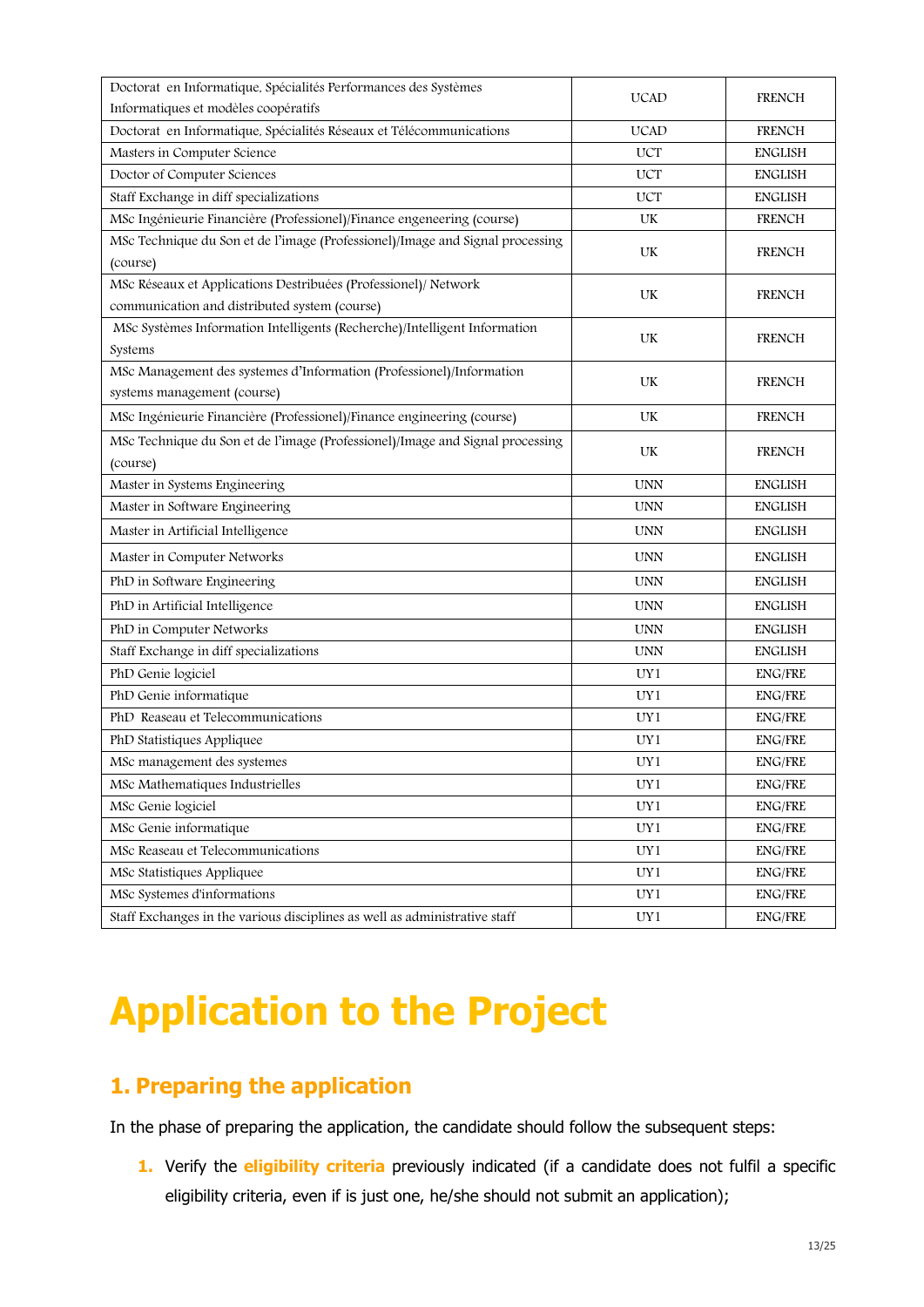- **2.** Identify the **Target Group** to which (s)he belongs and the available scholarships;
- **3.** Select **at least one host institution** among the set of institutions of the project. It is highly recommended that the applicants select up to **3 different host institutions** of the available options but always in respect of the language and background requirements defined by each host institution.
- **4.** Read attentively the **Guidelines for Applicants**, the **FAQs** and the **Application Form**;
- **5.** Collect all **necessary information and documents** to fill in the Application form

Several documents are **mandatory**, and the application form the application cannot be submitted. In case of unreadable documents the application will be considered invalid and will not be evaluated.

- **6.** Select the host institution(s) having into consideration the following:
	- a. Ensure that you master the language of tuition or that the host institution provides support for applicants without the needed language skills for the country/course;
	- b. Consider the identified areas of excellence in each partner institution;
	- c. Ensure that you have the necessary academic background in terms of study areas/degree to apply to the type of scholarship and to the selected activity;
	- d. Be aware of the real cost of living at each partner institution and analyse it considering the monthly amount of the scholarship, in case of selection;
	- e. Consider the need to adapt to different cultural realities and also to different climate conditions, in case of selection.
- **7.** Prepare an **education/training project** describing the aims, activities and foreseen study/working plan and having into consideration the objectives and goals of the programme;
- **8.** Ensure that the **project proposal** is **objective and specific** concerning its methodology and viability, impact and benefit, as well as the capacity of attaining the project's purposes within the timeframe established by the duration of the scholarship. The lack of detailed information or objectivity will reduce the chances of success during the process of application's evaluation;
- **9.** Make sure that the **motivation** presented in the application concerning the mobility's benefits and expected outcomes is **comprehensive** and reflects each one of the options selected (maximum of 3 host Universities);

Once all the information is gathered and compiled in a teaching/training project, the applicant should create a log in and password to be granted access to the Application Form available on the project's website www.AFRICOM-acp.org.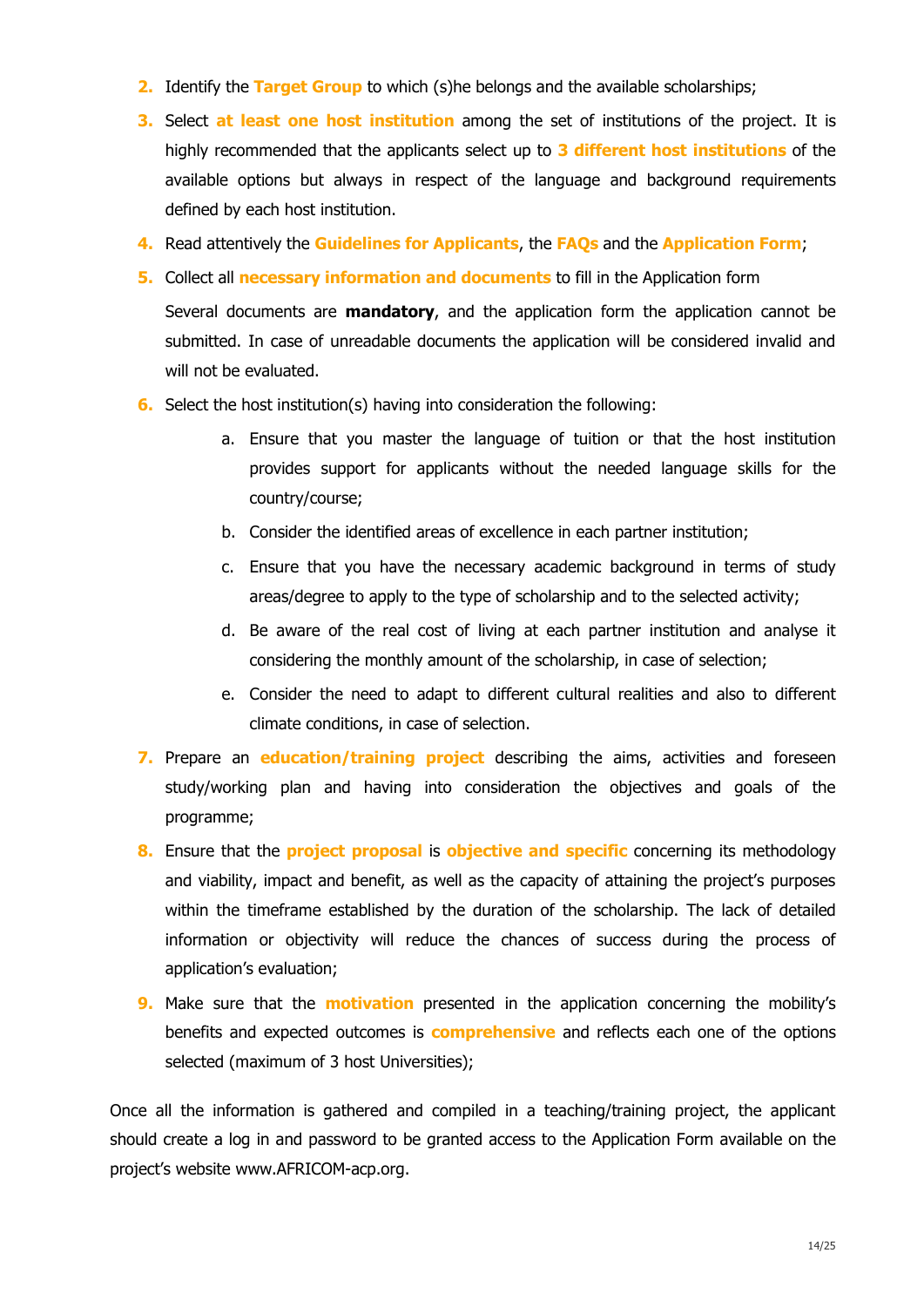# <span id="page-14-0"></span>**2. Online submission**

To fill in the Application Form, the following steps must be considered:

- **1.** The applicants should have a valid e-mail address and an internet connection.
- **2.** As a way to access the form, the applicants should create a new login in the **"[APPLY NOW](https://emecw.gis.lu.se/apply/?lot=AFRICOM)"** section, selecting the **type of scholarship** they want to apply to (ex: Master student).
- **3.** The form will open with a set of questions regarding:
	- $\circ$  general eligibility criteria;
	- o identification of Target Group;

The applicants must answer truthfully to all questions so as to ensure the fulfilment to all general eligibility criteria. In case one eligibility criteria is not fulfilled the system will immediately inform the applicant through the following message: "Sorry, you are not eligible"

**4.** The applicants should then fill in the online Application Form available on the project's website. The system will save a draft of the application every time the "**Save**" button is pressed, allowing it to be revised, edited and completed. The applicants should carefully prepare and revise the application before pressing the "**Submit**" button.

### **After selecting the "Submit" button, it is not possible to make any**   $\sqrt{N}$ **additional change to the already submitted proposal. Accordingly, if you would like to make any valid changes, you must create a new register and fill in another application form.**

- **5.** The **Application Form** can be **filled in English or French**. However, before starting to fill in the Application Form, the applicant must be sure of having all the certificates and language skills required to attend the sought programme(s) and the Institution(s). The language used to fill in the application form must agree with the Institution(s) and programme(s) chosen by the applicant. Being so, if, for instance, the applicant intends to apply only to French speaking institutions, (s)he may fill in the Application Form in French and attach all the required documents in French. Nevertheless, in case the applicant intends to apply to institutions from 3 different countries (where different languages are used), we strongly recommend the use of the English language to fill in the form, as well as in all the attached documents, so that all the host institutions may be able to analyse the submitted proposal.
- **6.** The **deadline for the submission of the online applications for the Call is on the website**, as indicated on the webpage of the project (www.AFRICOM-acp.org). The Coordination Office will do everything possible to avoid system failures, but cannot assume any responsibility if it is not possible to submit the application in the very last minutes before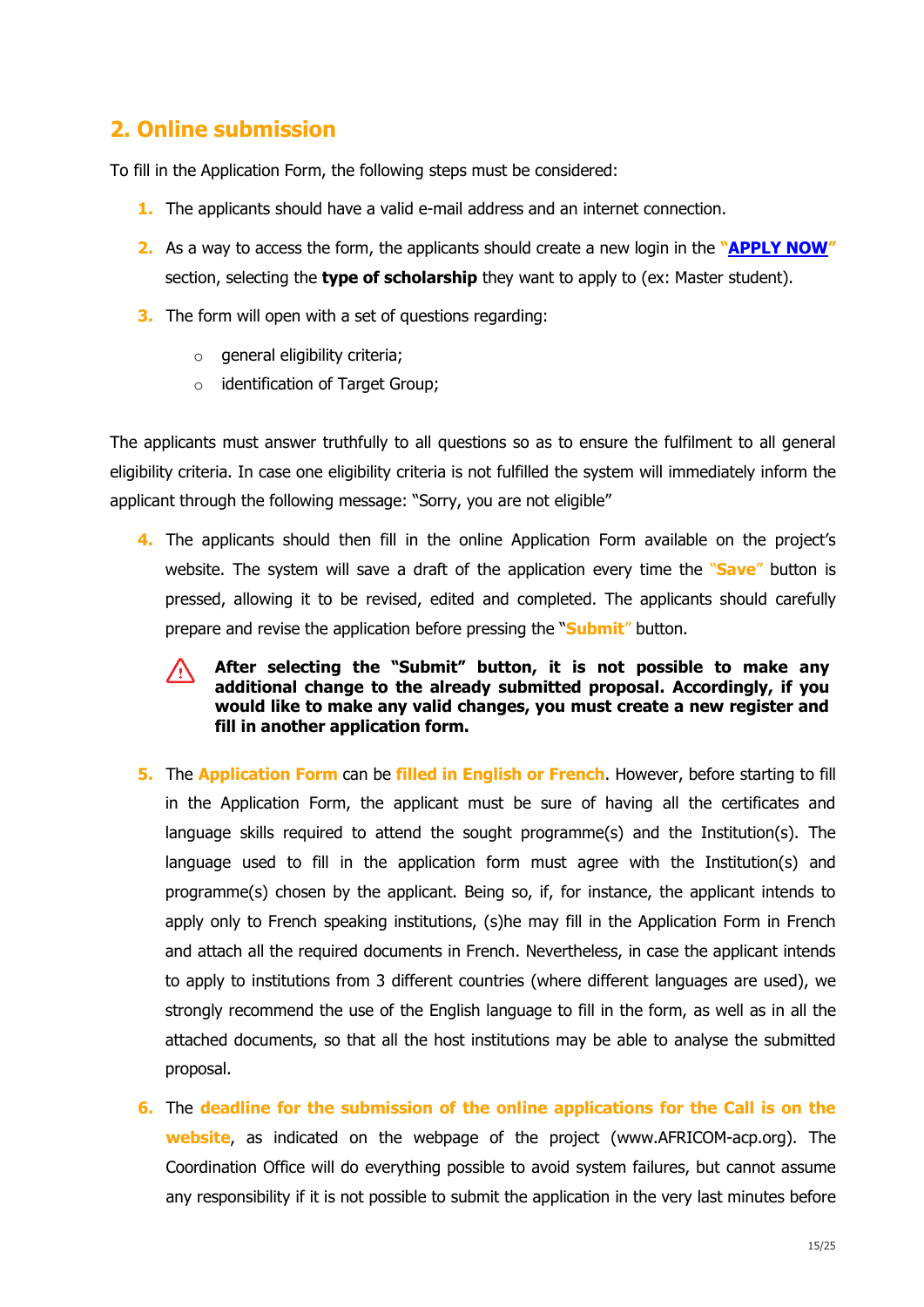the deadline. Applicants must avoid the last minute applications so as to guarantee there will be no problems in the submission of the application form. It is reminded to all candidates that **applications sent by mail, fax or e-mail will NOT be accepted**.

- **7.** By pressing the "Submit" button, the application is closed and sent to the Coordination Office, which gives it a code. A digital certificate that contains the date and hour of the submission is issued and sent to the applicant as well as a full copy of the application. **This digital certificate does not constitute a confirmation of eligibility or of selection**; it just confirms the submission of the application.
- **8.** Please include a **valid e-mail address** in your application for communication purposes. Do not include in the application form the e-mail of another colleague or friend that is also applying as the communication of results will be done exclusively by e-mail and this could generate problems in interpreting the selection results.
- **9.** The applicants should only have **one valid application** at the beginning of the selection procedure. Being so, if the same applicant submits several online forms, the informatics system will automatically consider the last one as the only valid and will disregard the other applications.

**The name of a professor or researcher acting as a contact person in the host institution can be identified in the application. This may facilitate the evaluation procedure of the submitted application.** 

In the case of **applications to doctorate scholarships**, we recommend the applicants to request the cooperation of a **home institution's teacher** who supports them in the preparation of the application. Such support will allow an easier selection of the host institution where the research can be carried out and the mobility project is more feasible. Simultaneously, the home institution's contact will help the applicants to ensure the quality of the working/study plan, guaranteeing a well-structured project that puts together the applicants interests and the priorities of scientific research and local technologies.

**The articulation of the application procedure should always count with the support of the home institution's contact person responsible for providing the information about the local eligibility criteria that should be made available to the applicant.**

# <span id="page-15-0"></span>**3. Documents to be submitted by the applicants**

The applicants should submit in section 10, together with the online application, a digital copy of several documents. In case a document is considered mandatory by the host institution it must be included online. If a candidate fails to do so the application will be immediately excluded without any possibility of appeal.

- **PHOTO** (mandatory for all types of mobility)
- **VIDEO** (optional)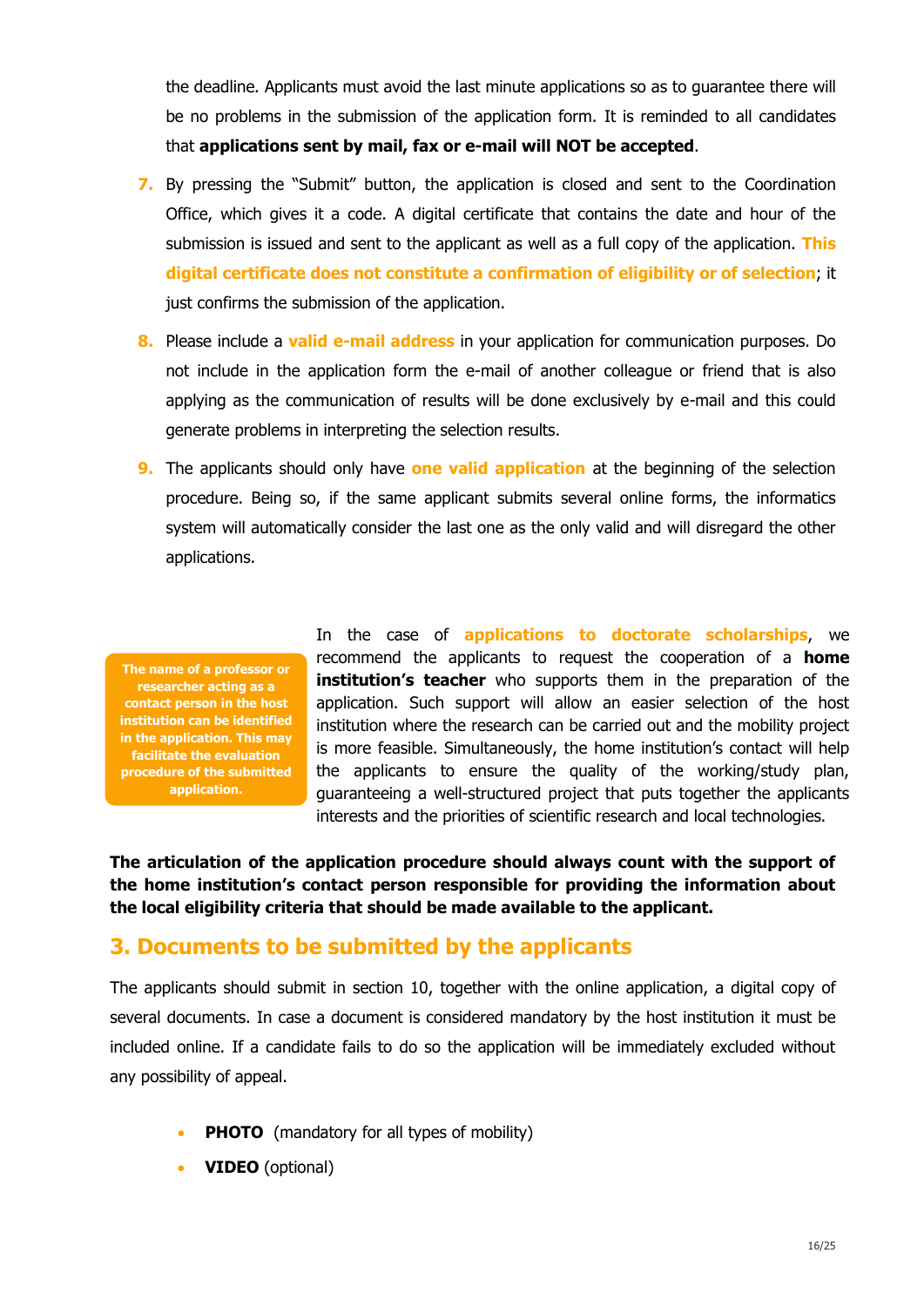- **Formal Identity Document** Must be issued by a national authority otherwise it will not be considered valid and the application will be immediately excluded. In case your country does not issue such document it is mandatory to upload a copy of your passport in the following field. (mandatory for all types of mobility)
- J. **Passport** (optional)
- **Certificate proving the obtained degree**  Must be issued by a university, dated, signed and stamped, otherwise it will not be considered valid and the application will be immediately excluded. In the case of having achieved more than one academic degree, the uploaded file must contain the scan of all documents. (mandatory for Master, PhD and Staff mobility)
- **Transcript of Records** must be issued by the home university, stating in detail all courses taken and grades obtained in the course. This document must be dated, signed and stamped by the institution, otherwise it will not be considered valid and the application will be immediately excluded. (mandatory to all students)
- **Statement of the partner institution with a brief description of the applicant's main activity.** This document must be dated, signed and stamped by the institution, otherwise it will not be considered valid and the application will be immediately excluded. The declaration should be written in the language of the host UNIVERSITY or, in case of several host Universities, in English, by the responsible person for the applicants' activities/project at the home institution.
- (applicable only to Staff mobility)
- **Statement of support from the University of origin** This document must be dated, signed and stamped by the home institution, otherwise it will not be considered valid and the application will be immediately excluded. This document is only mandatory for TG1 applicants. TG2 applicants are advised to include this statement of support but such document is not mandatory.
- **Statement issued by the home partner institution regarding the applicant's enrollment in the degree course** (applicable only to PhD mobility)
- **Certificate of language skills if applicable** This document must be dated, signed and stamped by the issuing institution. If the host institution you are applying to requires specific language skills (eg. Arabic or Portuguese), the upload of the correspondent language certificate is mandatory. If this document is not uploaded, the application will be immediately excluded from the project without possibility of appeal. (optional)
- **Declaration of Honor from the applicant - This document must be dated and signed** (mandatory for all types of mobility and you can [download an example](http://mundusacp2.up.pt/documents/?file=declaration_of_honour_acp&lang=EN) from the application form)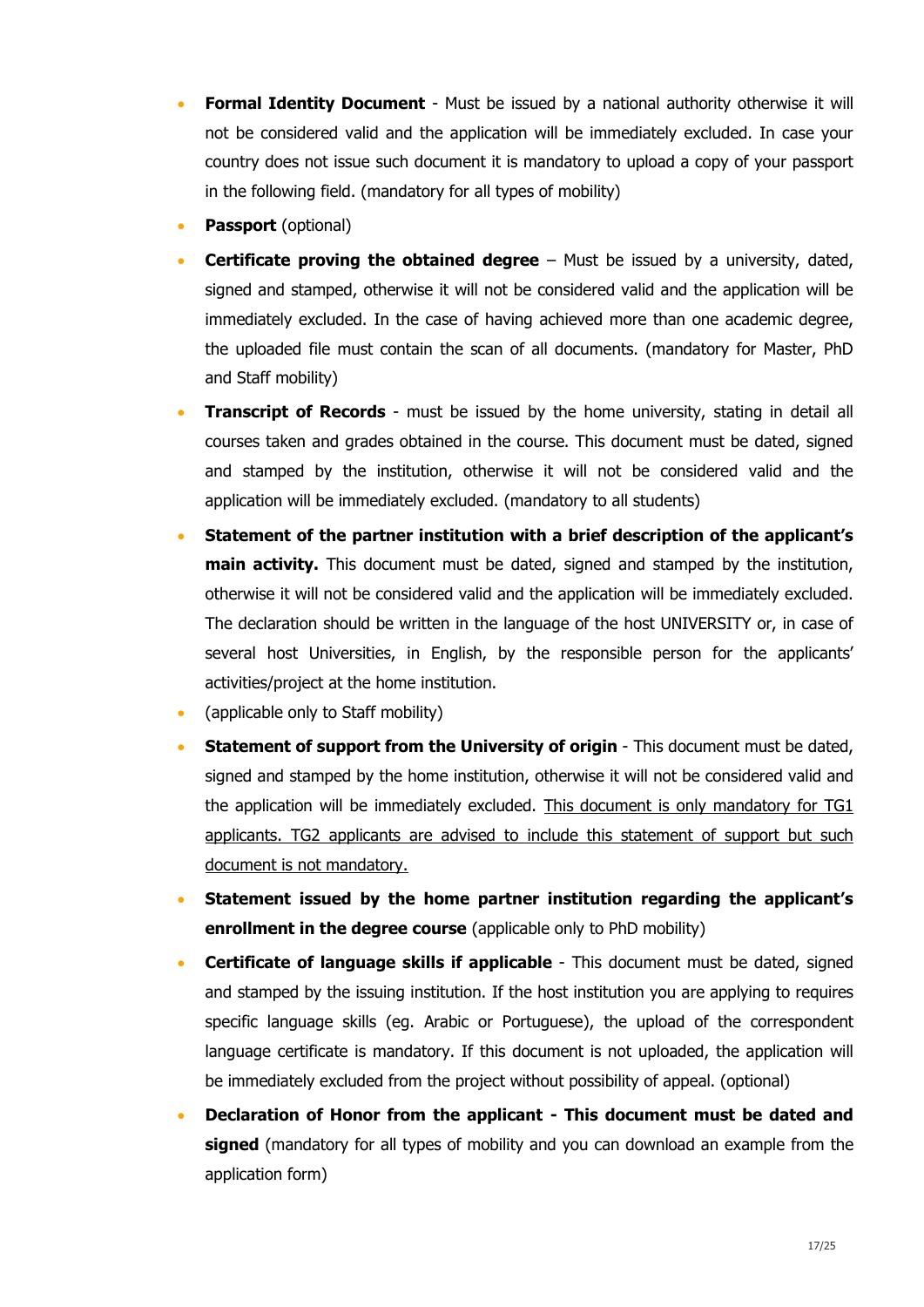- **Document that specifically proves your actual status of physical disability.** For example: declaration of honor from a doctor'; recent medical exam; etc. In case you fail to do so we will not consider you as a candidate with a physical disability.
- **Document that specifically proves your vulnerable socio-economic situation.** This document must be dated, signed and stamped by the issuing entity. In case you fail to do so we will not consider you as a candidate in particularly vulnerable socio-economic situation.
- **Document that specifically proves your actual refugee or asylum status.** This document must be issued by a recognized authority and must also be dated, signed and stamped by the issuing entity.
- $\bullet$ **Other documents relevant for the application**

All documents abovementioned must be attached to the Application Form. It is important to highlight the fact that **incomplete applications or with blank or unreadable documents will not be considered eligible and will immediately be disregarded.**

# **4. Evaluation and selection of applications**

All valid applications received will be included as read-only documents in a protected database. All the legal requisites concerning the manipulation of personal data will be observed and it will always be kept confidentiality of the information submitted online. The database will only be accessed and revised by authorized persons in the home and host institutions who have an access code. This is also the case of the offices of the Coordination Office, the technical experts that will participate in the evaluation process and the members of the Steering and Scientific Committees.

# **1 st Step: VALIDATION PROCESS**

In case of **Target Group I**, before proceeding to the technical/scientific evaluation of applications, the contact person and/or responsible for the implementation of the project in the applicant's home institution will verify all applications and will invalidate those that do not comply with the eligibility criteria established by the programme, the partnership and by the home institution (see section A, 2 and 3). **A direct contact between the applicant and the contact person at the home institution is crucial, to determine the eligibility criteria that are defined locally.**

In case of **Target Group II**, the host institution selected by the applicant as  $1<sup>ST</sup>$  option will be responsible for the verification of all uploaded documents and information provided.

# **2 nd Step: EVALUATION PROCESS**

The applications that comply with the demands to be evaluated in technical terms will be considered by the host institutions indicated by the applicant. The evaluation panels composed by experienced academics, researchers and experts selected by each institution will have the responsibility to assess the applications and give a grade to the proposed mobility. Once all applications are assessed and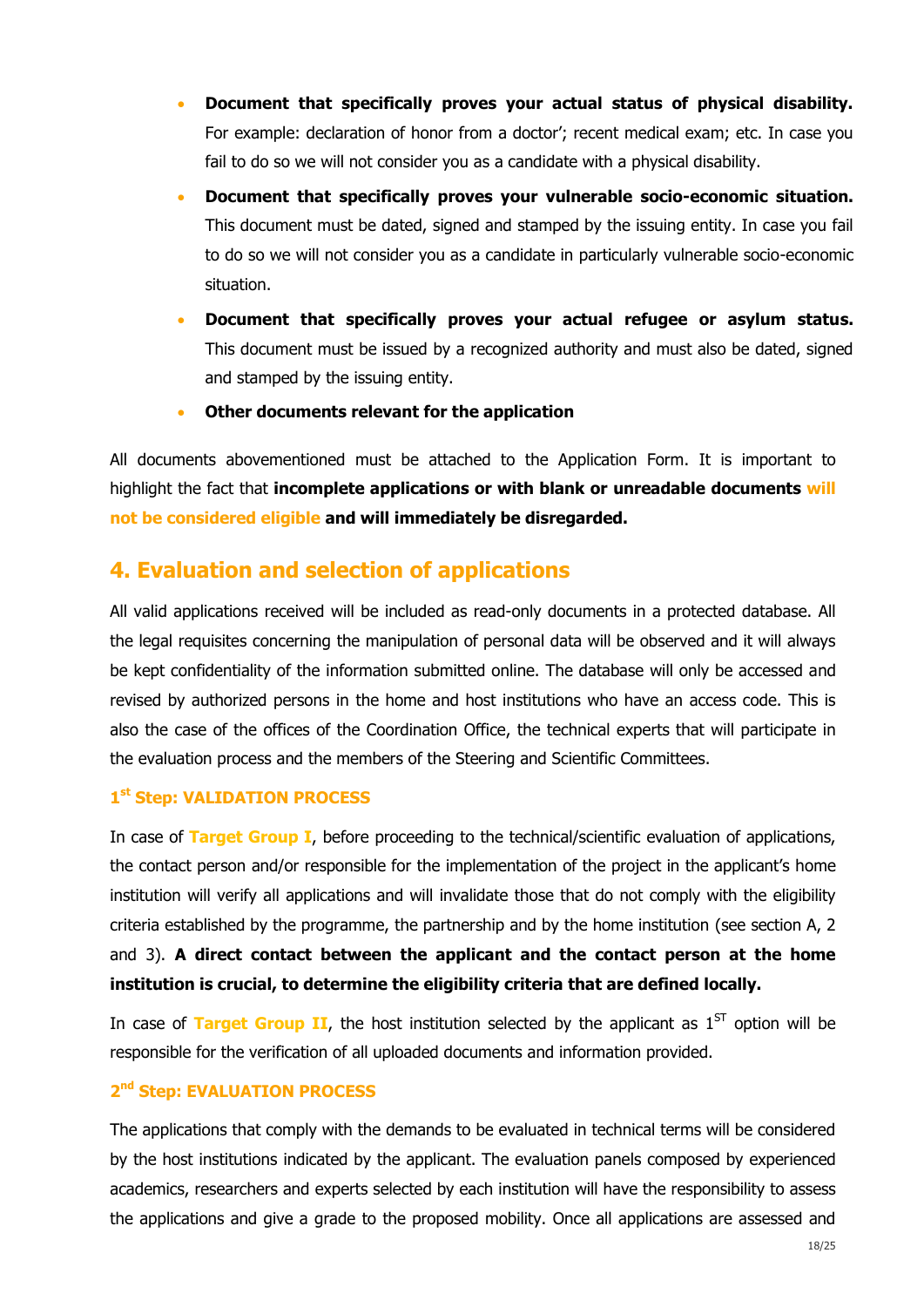graded, the host institution will then make a list with the position of the selected applicants. This list will be based on the academic quality, which constitutes the most relevant aspect of the applications' assessment, but will also respect the cross-cutting issues such as the geographic and the gender balance, the physical disabilities and the socio-economic situation of the applicants providing a more equal and fair selection process. Keep in mind that depending on the number of applications received, some partner institutions may decide not to evaluate applications which have chosen those institutions as a third option. This is an internal decision of each partner and is fully respected by the project's coordination

According to the type of scholarship, the evaluation of applications will comply with the following criteria and weighting factors (WF):

- **Master students:** Academic merit (WF 2); Motivation (WF 1), Language skills (WF2).
- **Mobility within a doctoral programme's students:** Academic merit (WF 3); Research project (WF 2); Motivation (WF 1), Language skills (WF2).
- **Academic and administrative staff:** Previous experience/Scientific Production (WF 3); Teaching/Working Plan (WF 2); Motivation (WF 1), Language skills (WF2).

Each institution's evaluation panel will have experts of all thematic areas, according to the level and nature of the programme. These experts will assess and rank the applications. This ranking will be the basis for granting the scholarships, trying to respect the available mobility flows.

### **3 rd Step: SELECTION PROCESS**

The Scientific Committee, acting as advisor of the Steering Committee, will supervise the evaluation activities. This supervision aims at validating the assessment procedures, as a way to ensure impartiality and transparency through a random sample and similar techniques. This Committee will also elaborate a proposal of the applicants to be selected, according to the established distribution of mobility flows, assuring that the criteria based on academic success were considered. Preference will be given to very good/excellent applications that were graded 80% or higher in the evaluation phase by the host institution. Apart from these criteria, Applicants with physical disabilities will be favoured in case of very similar academic proficiency and evaluation by the host institution. Furthermore, the Committee will also take care into consideration the cross-cutting issues such as the gender and regional balance and the applicant's socio economic situation, as well as the access conditions to Higher Education in the AFRICAN Countries and ethnical minorities. This selection proposal aims at a more fare distribution of the mobility opportunities and will be submitted to the Steering Committee for final approval.

# **4 th Step: COMMUNICATION OF RESULTS**

After the final selection of the applicants and its approval by the Steering Committee, the coordinating institution will send to the home and host institutions a list of the selected scholarship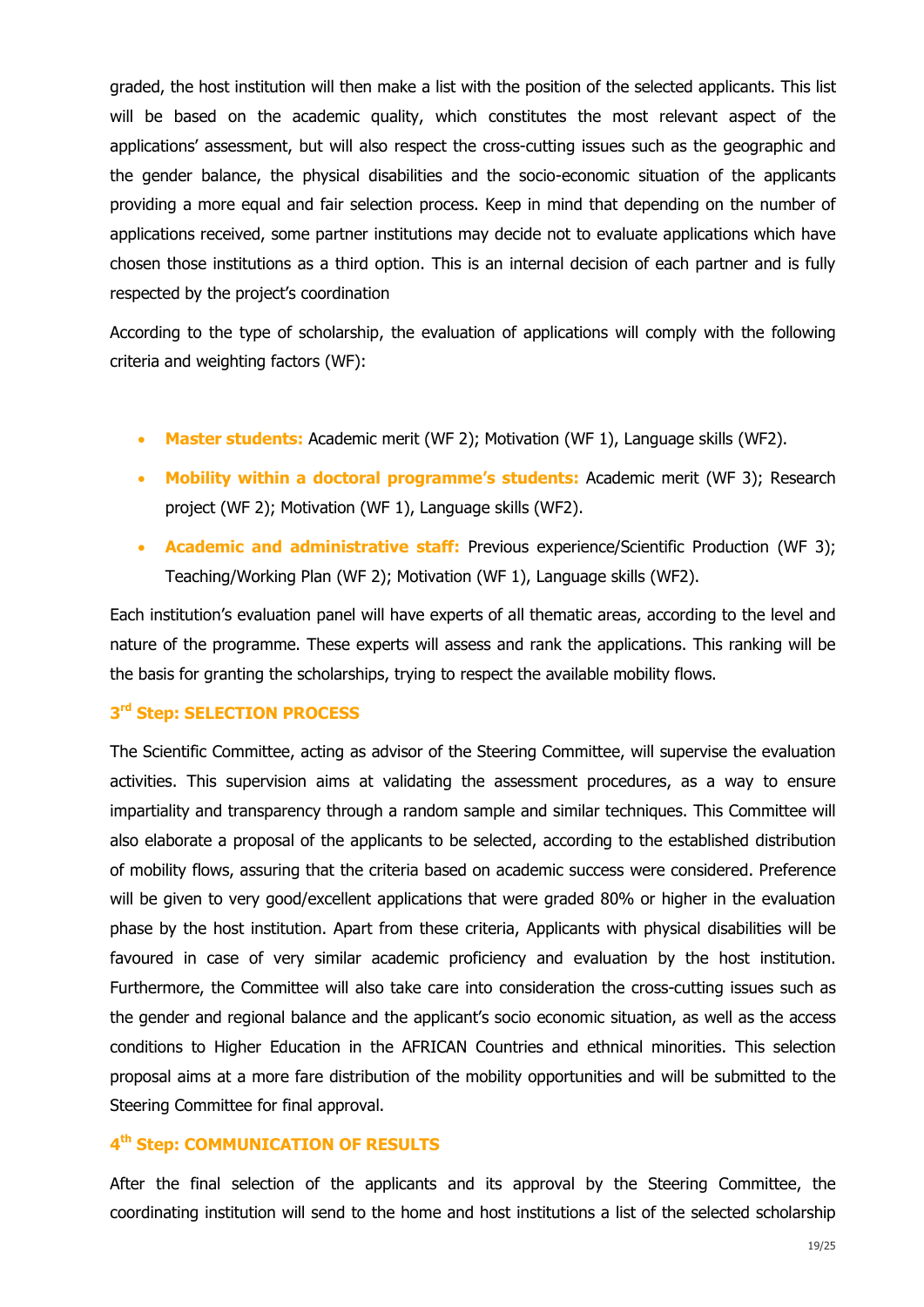holders for participation in the AFRICOM mobility project. Immediately after, **all applicants will be informed by e-mail of the application's result** and these will be published on the project's website.



**Please note that in case a selected applicant is afterwards identified as not eligible, (s)he will have to reimburse the costs borne by the Coordination within the mobility flow until that moment.**

# **5 th Step: PROCEDURE FOR APPEALS**

All applicants that do not agree with the selection results will be granted access to the online system and to the reasons indicated by the institutions responsible for the validation and evaluation procedures. Further details on the appeals procedure will be given later on in the e-mail to be sent to all applicants with the selection results.

# <span id="page-19-0"></span>**Implementation of Mobility**

# **1. Obligations of the coordination and the scholarship holders' home and host institutions**

**1.** TRAVEL – The project's coordination will be responsible for booking and paying the grantees' two-way travel ticket between the home University's city and the host UNIVERSITY's city having as reference the maximum amounts foreseen by the EACEA for each travel. In case the home or host institutions are not located in a city with an international airport, the scholarship holders must keep the invoices of the local transportation, such as, for example, bus or train used to undertake the travel, so as to be able to submit a reimbursement request to the coordination. This request should be made as soon as possible, in a proper form that will be available online in the Scholarship Holder's Section and that should be accompanied by the scanned original invoices of payment. The original documents must be sent to the coordinating institution that will analyse the possibility of reimbursement. In case of long stays (more than 10 months) it will not be possible to buy the 2way ticket immediately. Therefore, all reimbursement requests should be put on hold until the coordinating institution can buy the return ticket and use the leftovers to reimburse other travel expenses. The coordination will carefully analyse each expense, not considering eligible taxi expenses between cities if there is other less expensive means of transportation. All the reimbursements will be made considering the exchange rate of the day in which the expenses were done. In case the scholarship holders wants to change the flight dates for individual purposes this may be allowed as long as the return date is not before the foreseen ending date of the programme of activities/mobility. In this case, all changes should be paid by the scholarship holder and not by the project. Please note that it will not be possible to reimburse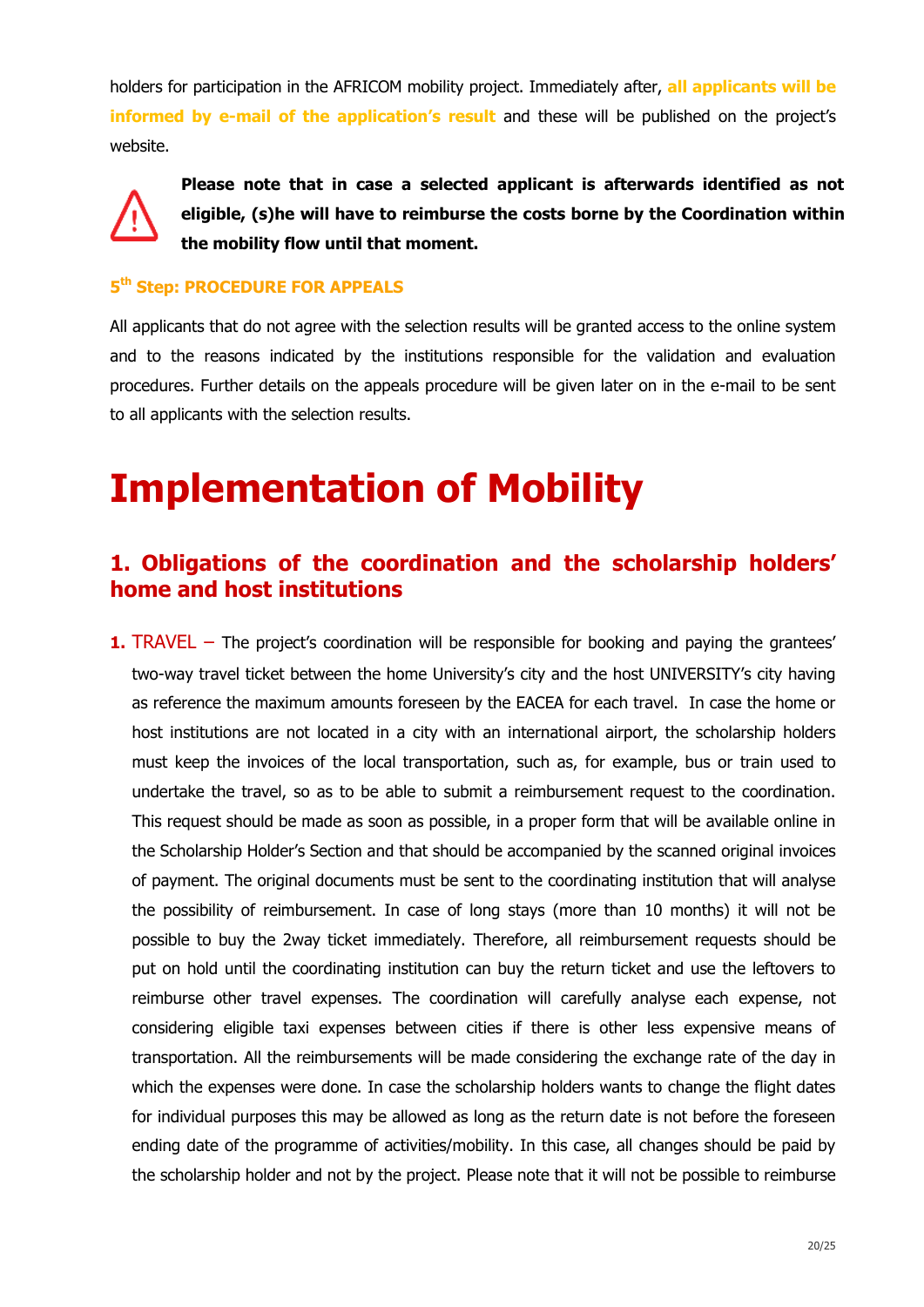neither any further accommodation expenses nor a vacation travel to the grantee's home country.

- **2.** INSURANCE The coordinating institution will provide directly to each scholarship holder a comprehensive health, travel and personal accidents insurance valid in the host country, in line with the demands of the EACEA – Education, Audio-visual and Culture Executive Agency. This insurance will be valid since the moment and place of departure to the mobility period until the return, when the mobility period is over. Such insurance may not be valid in other countries/regions therefore the travelling during the mobility must take this into consideration.
- **3.** SCHOLARSHIPS A scholarship contract that defines all the conditions, benefits and responsibilities related with the project implementation as well as the schedule of payments covered by the scholarships will be signed by each institution, the scholarship holder and the Coordination Office. Only after this document is signed it will be possible to transfer the scholarships. This will be done directly by the host institution: the grantee will receive the first two payments in the first instalment to help in the installation procedures. The following monthly scholarships will be paid by the coordinating institution to the grantee bank account. Monthly subsistence allowance **can only be paid as from the month of arrival and covers each full month of the mobility**, based on academic grounds. If a portion of a month is more than 15 days a full month allowance is to be paid (for example: for academic reasons the mobility duration is 9 months and 15 days only 9 months allowance should be paid, If the duration is 9 months and 16 days then 10 months allowance should be paid.)

### **4.** ALLOWANCES FOR FEMALE SCHOLARSHIP HOLDERS

An extra allowance corresponding to the monthly subsistence allowance's amount is paid **per academic year** to female master students and doctoral candidates, **for mobility equal or longer than 2 academic years.** This extra allowance aims at facilitating their access to longer study periods abroad and may for instance cover costs related to their family obligations. In the case of AFRICOM this condition does not apply because maximum number of mobilities is limited to 10 months.

- **5.** WORKING CONDITIONS The host institution will assure that the scholarship holder (all types of mobility) benefits of the same working conditions and the same health and security protection levels than the local students and members of the academic community. The host institution must provide support to the scholarship holder, particularly regarding the resolution of any administrative procedures required by the host countries' authorities. The scholarship holder should inform timely and immediately by e-mail the Coordination's Office through the AFRICOM Team in case there is lack of necessary support by the host institution.
- **6.** RECOGNITION It is mandatory that, in the cases of doctorate mobility all partner institutions consider the study period undertaken abroad as an integral part of the study/research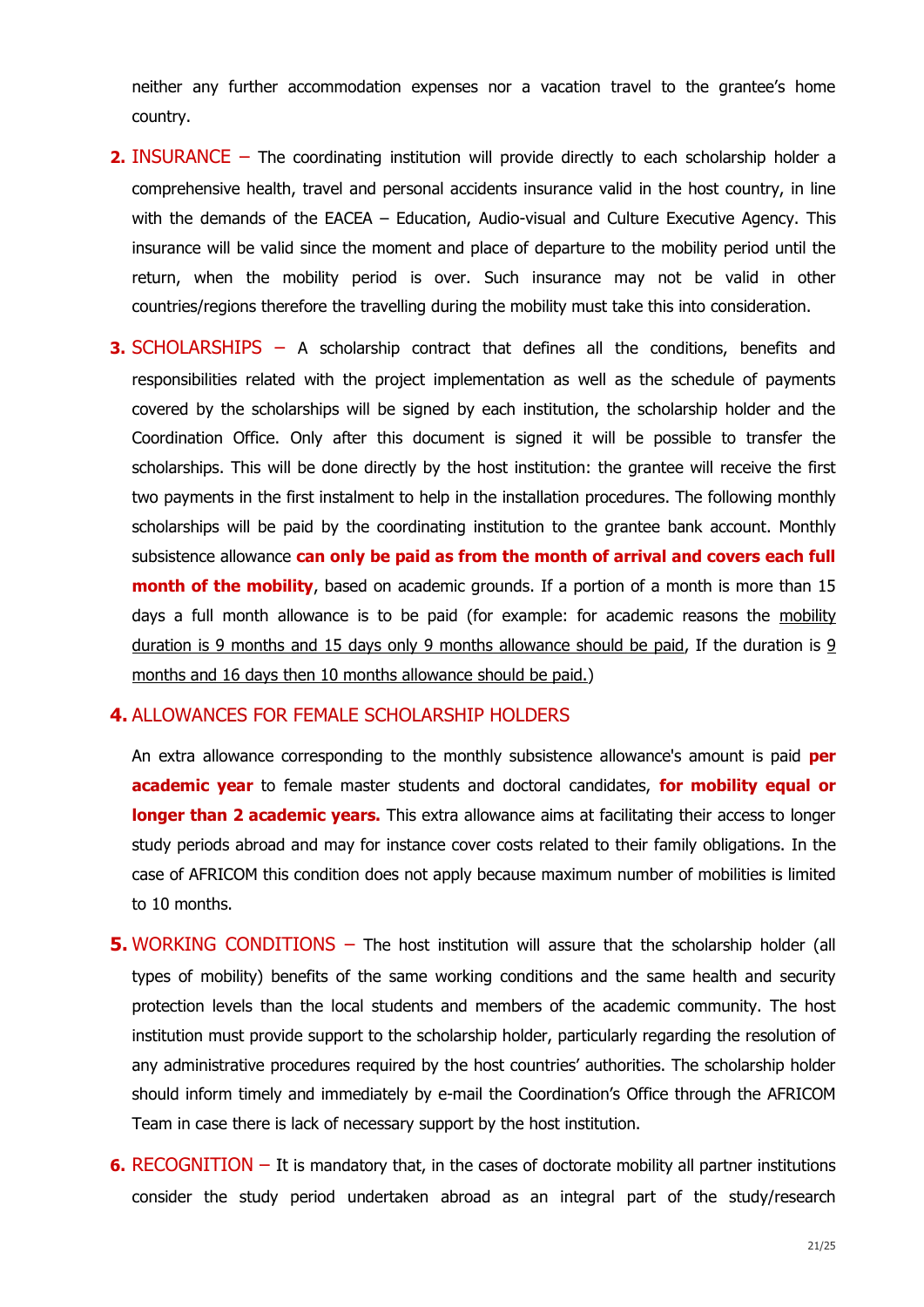programme developed in the home institution (AFRICAN). **The home Higher Education institution of the AFRICAN scholarship holder will guarantee the full academic recognition (including exams and other forms of evaluation) of the study/research period undertaken at the European Higher Education institution**, through the signature of the Academic Recognition Agreement.

# **2. Obligations of the Scholarship Holders:**

The Coordinating Institution has the right to **suspend** the payment of the scholarship if:

- the scholarship holder withdraws from the project in case of force majeure;
- the scholarship holder does not comply with the internal regulations of the host Institution;
- the scholarship holder does not comply with the internal regulations set by the AFRICOM consortium.

The Coordinating Institution has the right to demand the **reimbursing** of a part or the total grant if:

- the scholarship holder withdraws from the project without a valid reason;
- the scholarship holder doesn't fulfil the requirements of his study/work program;

The Coordinating Institution will determine the amount of the reimbursement by analysing each case individually.

By signing both the **Statement of Scholarship Acceptance** and the **Scholarship Contract**:

- **1.** In case of reimbursing obligation, the scholarship holder has 30 days upon return in the home country to do it to the Coordinating Institution, the University of Yaoundé I, following the instructions that will be provided. If the scholarship holder fails to do so, additional banking fees and interests can be charged or judicial steps may be taken.
- **2.** The scholarship holder may not accept, during the period of the current Intra AFRICA grant, any other mobility grant awarded by the European Union.
- **3.** The scholarship holder has the obligation to inform the Coordinating Institution about any change regarding the study/research/work period abroad, namely the learning agreement or work/research program and the duration of stay at the host Institution.
- **4.** The mobility period must be fully respected; it is not possible to divide the duration of stay foreseen by the project. In case the scholarship holder intends to leave the host University during the mobility flow, even if for a limited time he/she must ask for permission to the host Institution and to the Coordinating Institution. Authorized absences/leaves procedure: 1<sup>st</sup>: obtain the agreement in writing from the Professor responsible for the mobility at the Faculty/Department; present a clear justification for the absence/leave; send all information to the host and to the coordinating institutions for previous approval.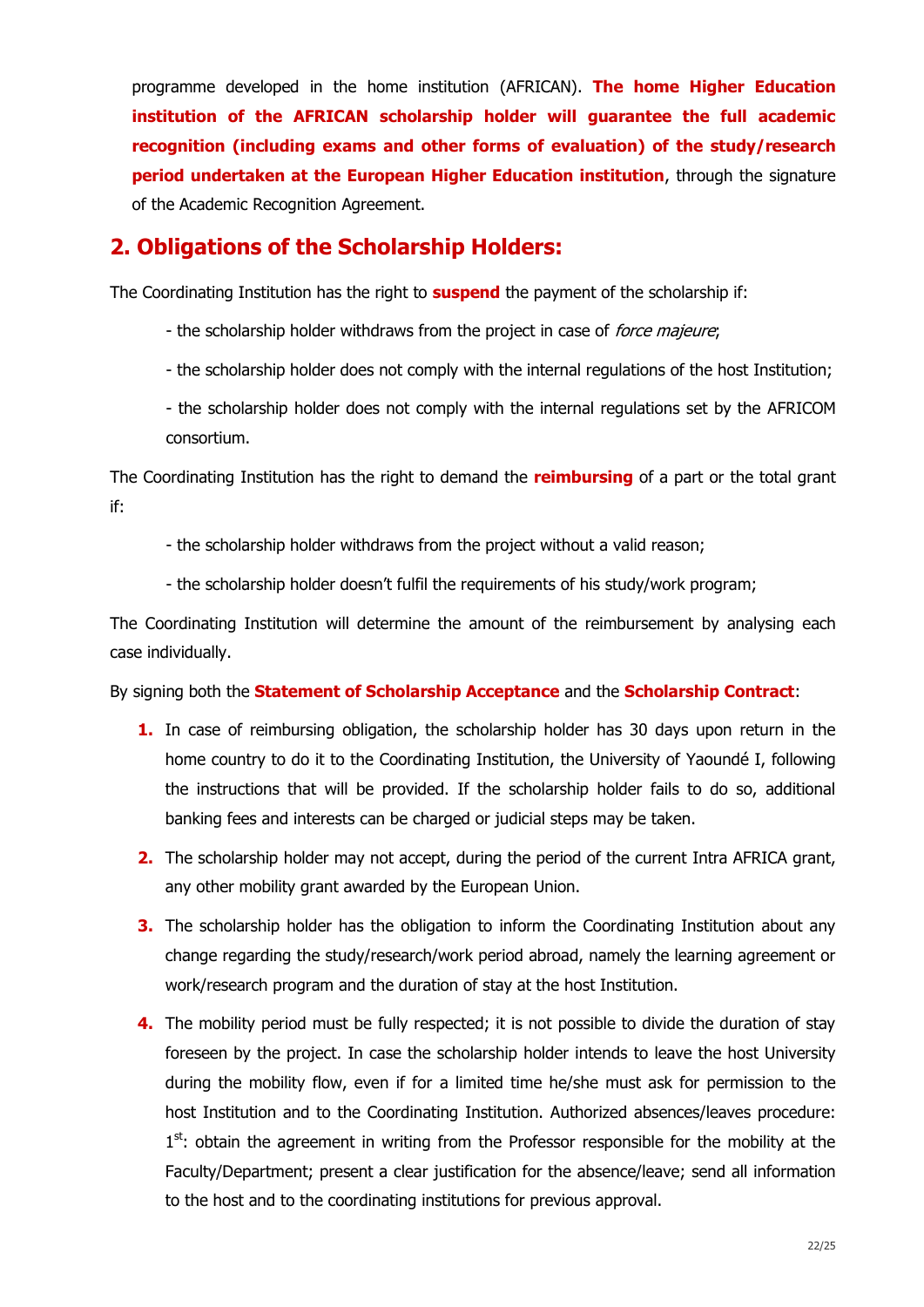- **5.** It is mandatory to participate in all classes that the scholarship holders will be enrolled in. Any absence must be duly justified to the professor responsible for the classes and copy the AFRICOM team through a suitable document (e.g. Medical statement).
- **6.** Scholarship holders are compelled to report (by e-mail) to the host and coordinating institutions any difficulties experienced during the mobility flow, such as: Language barriers; Integration with class mates; Communicating with Professors; Difficulty in getting study materials; Health insurance; Accommodation; etc.
- **7.** Students must complete successfully their mobility period at the host institution according to the following:

**Master Mobility**: Academic success implies approval in the course units of the first year of the master and also the success in all activities of the second year of the master, dissertation/thesis/internship.

**PhD Mobility** (without degree issued by the host University): students are required to complete successfully their mobility flow. In case the PhD course comprises credits the minimum number of credits is 50ECTS/year and the minimum credits achieved in order to determine the success of the mobility period is 75% of the total of ECTS.

In case of academic failure, University of Yaoundé I reserves the right to apply the necessary measures that will be clearly identified in the scholarship holder's contract.

**8.** The scholarship holder has the obligation to provide, within 30 days after the end of the mobility period, the evaluation form that will be made available online by the Coordinating Institution.

# <span id="page-22-0"></span>**3. Monitoring of mobility and project's quality**

Three tools will be used to ensure the mechanisms of internal quality control:

- **1.** Mandatory mobility questionnaires for students, researchers and academic and administrative staff;
- **2.** A mandatory final report prepared by the home and host institutions, based on the assessment of the programme's academic quality done by students, researchers and academic and administrative staff;
- **3.** A report prepared by the Steering Committee of the partnership, based on the mobility reports and student's academic transcripts given by the academic authorities of each institution.

The Steering Committee includes representatives of all partners and associates who have as tasks the permanent control of the programme, including the internal quality control.

The project's coordination is responsible for: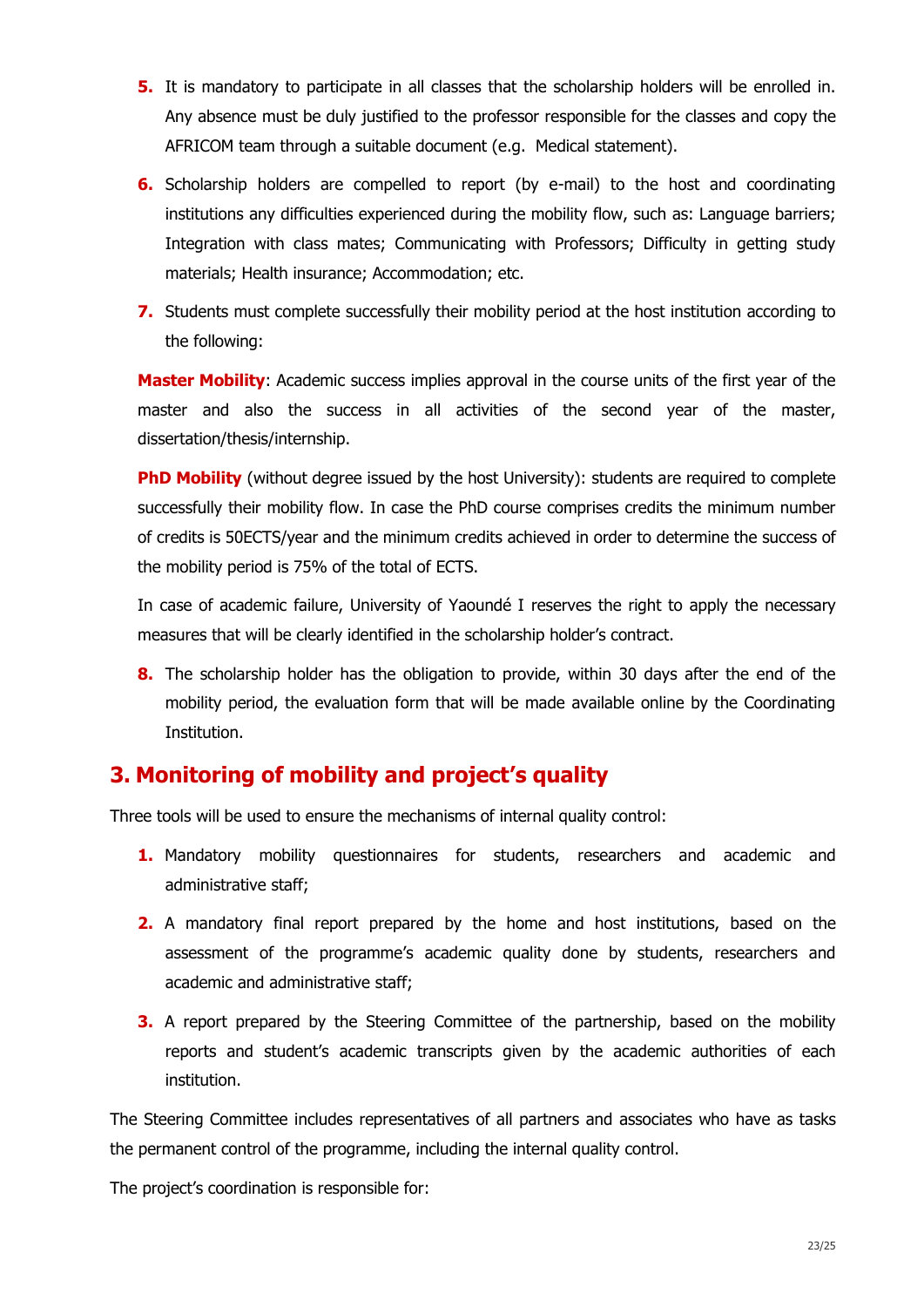- **1.** Preparing the questionnaires for students, researchers and academic and administrative staff;
- **2.** Analysing the reports of the representatives of each institution regarding the evaluation done by students, researchers and academic and administrative staff in matters of academic quality of their mobility;
- **3.** Reporting the student's academic success and the academic and administrative staff's mobility quality by the respective authorities of each institution;
- **4.** Preparing a final report of the results of the programme's general evaluation and the conclusions;
- **5.** Assuring that all mobility students, researchers and academic and administrative staff answer the questionnaires;
- **6.** Processing the questionnaires.

As an additional tool to ensure the project's quality and in case it is verified that there are serious differences regarding the approved working plan, the Steering Committee should take extraordinary measures and, eventually, decide to suspend payment of the scholarship.

# **WELCOMING STUDENTS USEFUL LINKS**

<span id="page-23-0"></span>Links to Universities Handbooks/Contacts for information. [UNIVERSITY OF CAPE TOWN](http://www.students.uct.ac.za/students/study/handbooks/current) [UNIVERSITY OF CHEIKH ANTA DIOP](https://www.ucad.sn/index.php?option=com_content&view=article&id=2465&Itemid=420) [UNIVERSITY OF NIGERIA, NSUKKA](http://www.unn.edu.ng/publications/files/images/UNNGenHB.Website.pdf) [UNIVERSITE DE KAIROUAN](http://www.univ-k.rnu.tn/fra/contact) [UNIVERSITE MOHAMED V](mailto:rachid.ouladhajthami@gmail.com) [UNIVERSITE DE YAOUNDE 1](mailto:louiskiru@yahoo.com)